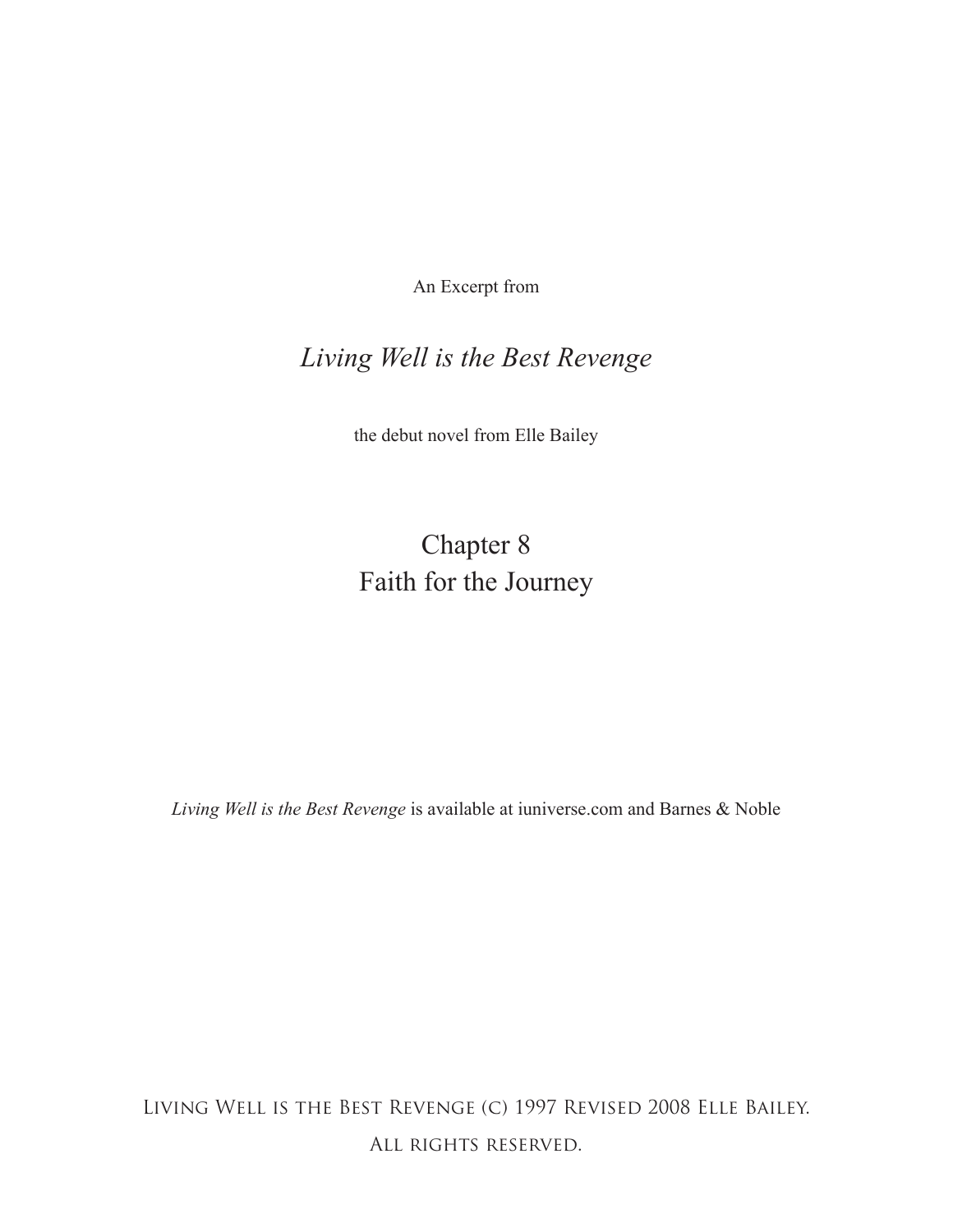Chapter 8

# Faith for the Journey

Eager to revive her spiritual life, Charlene, her kids in tow, returned to the only church she'd attended since moving to Chicago. It was Pierre's childhood church, Eastern Star Missionary Baptist Church. Her first Sunday in attendance happened to be the annual commencement celebration. So everyone, parents and children alike, worshipped together in the main sanctuary.

Ever the back row Baptist, Charlene and the kids found seats near the rear of the sanctuary and settled in for the service. From their vantage point, Charlene could observe the entire service.

The service started with the Call to Worship led by the Youth Pastor, Thomas Carlton. Following the liturgy, he signaled for the ushers to start the processional. As instructed, they opened the doors of the church, the audio technician cued up Sir Edward Elgar's *Pomp and Circumstance March No. 1* and the cap and gown-wearing graduates marched down the center aisle to their reserved seats at the front of the sanctuary. The grand march included honorees from every level—kindergarten,  $8<sup>th</sup>$  grade, high school, college and graduate school. It was great to see that the church had so many congregants as scholars. It showed that they valued education at the church. *That's definitely a plus*, Charlene decided.

Once the procession concluded, Deacon Felder approached the podium and read a scripture from Isaiah. Afterwards, he entreated the parishioners to come to the altar for prayer. While the kids remained in their seats, Charlene joined the others at the front of the church.

Fifty or so people gathered 'round the altar. Some stood, others knelt. All bowed their heads as the senior deacon, Deacon DeVoe prayed.

"Father, I stretch my hands to thee. No other help I know. If thou withdraw thyself from me, oh, where shall I go?" DeVoe said, starting the petition as he had on many other occasions.

Though her eyes should have been closed to facilitate concentration on the corporate prayer, Charlene's eyes were wide with alarm. She was mortified by some of the attire being worn by many of the sisters in the service.

Plunging necklines would have been an improvement in some cases as she noticed sisters sporting spaghetti straps, halters and in one case a strapless dress. *That's waaaay too much skin to show in the sanctuary*, she thought. And as bad as the peek-a-boo blouses and dresses were, the jaw-dropping low-rider jeans were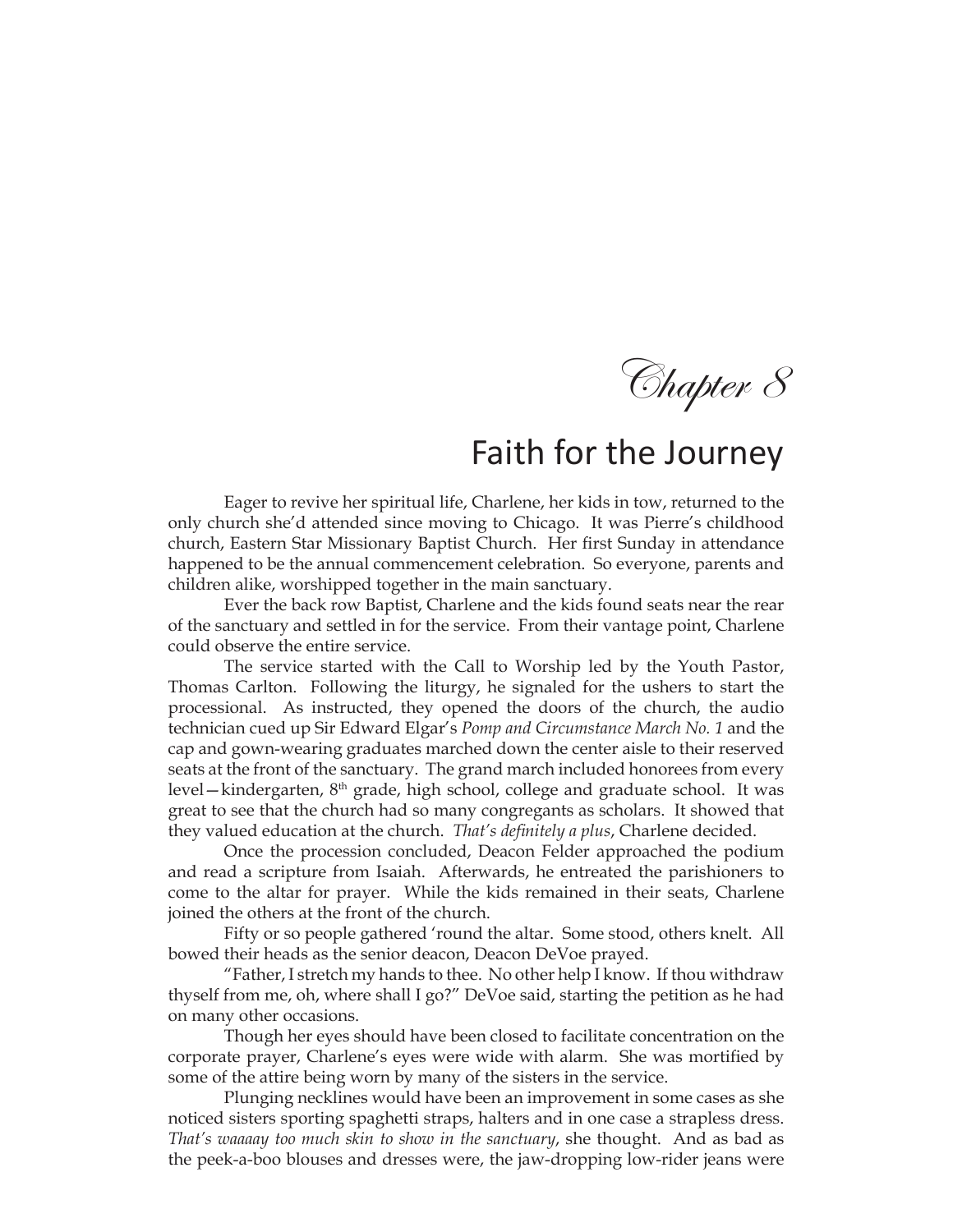even worse. There were a few sisters whose candy apple red G-strings and hot pink panties were in full view since they'd chosen to kneel for the prayer.

"*Oh...my…gosh…,"* Charlene whispered to herself as she scanned the crowd.

Though she hoped their eyes were watching God, Charlene covered the brothers in prayer just the same.

"*Lord, please help these brothers up here*," she prayed silently. "*'Cause I know none of this has been lost on them*." She shook her head in disbelief. "*Lead 'em not*  into temptation, Lord. Don't let 'em start lusting up here at the altar. This is my prayer. *In Jesus' name I pray. Amen."*

"Amen," said Deacon DeVoe.

Fortunately for Charlene, their prayers ended at the same time.

As she returned to her seat, Charlene couldn't help processing the scene. *What would make some of these sisters step out of the house wearing these outfits knowing they were coming to church?* she wondered. *Clearly, body glove blouses and painted on jeans are not "church clothes". In fact, they wouldn't even pass the "Turn Around Test",* Charlene reasoned. As a child, she'd hated the dreadful Turn Around Test. But as a woman and mother, she fully appreciated it. That's why she made Kendall take the Turn Around Test every time they went shopping for new clothes. Whenever she went into the fitting room to try on a new outfit, she made Kendall *turn around* so that she could see how the clothes fit across her backside. Any outfit that was too clingy or revealing went back on the rack in favor of a bigger size or a different style altogether.

The altar call was followed by the presentation of colors by the Boy Scouts and Girl Scouts. When the flags were properly displayed, the troops led the congregation in reciting the Pledge of Allegiance which was followed by the Pledge to the Bible. Like many others, Charlene read it from the monitors while the scouts recited it from memory.

In unison, they said, "I pledge allegiance to the Bible, God's Holy Word, I will make it a lamp unto my feet and a light unto my path and I will hide its words in my heart that I might not sin against God. Amen."

With both pledges finished, the scouts and congregants took their seats and the service continued.

While the Courtesy Guild welcomed guests and visitors to the church, Charlene's thoughts returned to the issue of attire. Based on the designer labels hanging off the sisters' hips, it was obvious that affordability was not a factor. The next plausible reason for the fashion hits and misses was lack of knowledge. *People perish for lack of knowledge*. As she considered the proverb, Charlene was thankful that she'd been raised by a woman of virtue who'd taught her to dress and carry herself in the same manner, a manner that didn't cause others to stumble or sin. More importantly, she'd been taught that she didn't have to advertise to catch a man's roaming eye because the eyes of the Most High God are on her all the time. And He's more important than any man she could ever meet. Unfortunately, it appeared that many of the sisters hadn't been taught the same lesson. Once upon a time, make-up, pierced earrings, tattoos, ankle bracelets, red lipstick, red nail polish, plunging necklines, short hemlines, stiletto heels and fishnet stockings were things associated with worldly women. As she surveyed the nearby pews, Charlene realized that every other woman was wearing some combination of the once taboo trimmings. And in some cases it seemed that attention-getting was the name of the game.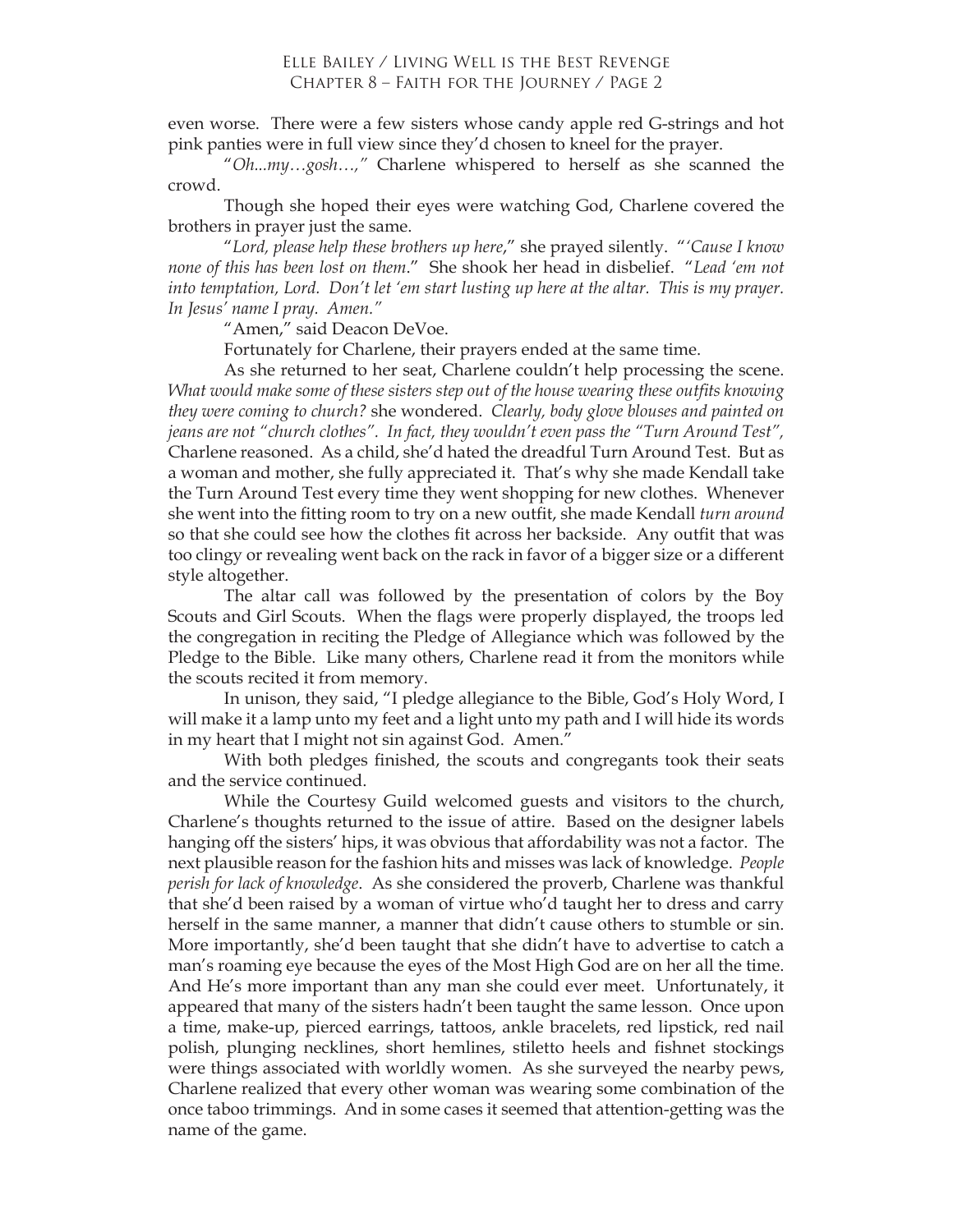Though Charlene had been an early adopter of casual Fridays at work, she wasn't so sure she liked the idea of casual Sundays at church. After all, she knew of restaurants with stricter dress codes than the Church. And while it's true, God looks at the heart and Jesus accepts everyone as is, Charlene believed there was something to be said for reverence. Because the house of the Lord is sacred, Charlene believed it should be treated as such. She believed that it should not be relegated to the same level as other venues meaning some things worn to school or work, a concert hall or a nightclub were not necessarily appropriate for church. Perhaps that belief was a bit prudish, but Charlene was entitled to her opinion nonetheless.

The media presentation of the announcements brought Charlene back to reality. However, the sight of a kid sipping a CapriSun, a teenager sending a text message and a grown man leaving the sanctuary to answer his cell phone all left her scratching her head. Sure enough, she'd done her share of chewing gum and passing notes and falling asleep in church when she was coming up. But there were adults policing the situation to keep things under control back then. Now, it seemed, that was not the case. Folks were walking and talking and doing their thing right in the middle of service. Given all the distractions, Charlene concluded that with the passing of the church mothers, so went the passing of lessons in church etiquette. As a result, she worked hard to focus on the Lord and enjoy the worship experience.

The youth choir, Perfected Praise, was singing an up-tempo Kirk Franklin number when Charlene rejoined the worship service. It was obvious which kids had missed rehearsal. They couldn't keep up with the choreography. She smiled and looked over at Nic and Kendall to gauge their reaction to the choir. In addition to finding ministries and auxiliaries that would benefit her, she'd have to find ministries and activities to meet their spiritual needs as well.

When the song ended, Pastor Carlton and the Senior Pastor, Dr. John Jeffries, took to the stage to introduce the graduating class to the congregation. Like the others, they were decked out in academic regalia. Dr. Jeffries appeared to be especially proud of his student-members as he shook hands with and hugged many of them while they lined up for the mock graduation ceremony.

From the dais, Pastor Carlton announced the names of the graduates one by one. There were nearly 30 in all. As each candidate came forward, Dr. Jeffries presented him or her with a certificate of achievement. In addition, First Lady Jeffries presented the college-bound high school graduates with Bibles and scholarships courtesy of their church family.

Alongside the professional photographer, parents and friends eagerly jockeyed for position so they could get photos of their loved ones as they accepted their gifts from the pastor and first lady.

When all of the students had been recognized, the group received a standing ovation from the congregation and they were joined by Dr. and Mrs. Jeffries and Pastor Carlton for a class photo.

The entire ceremony took less than 20 minutes, but it sent a strong message about the importance of education. And in Charlene's estimation that message couldn't be overemphasized.

Following the graduation, the trustees came forward to collect the offering. A deaconess prayed for the gifts and the givers. Then the ushers directed traffic and Perfected Praise sang another up-tempo number to keep people moving briskly as they brought their gifts to the altar.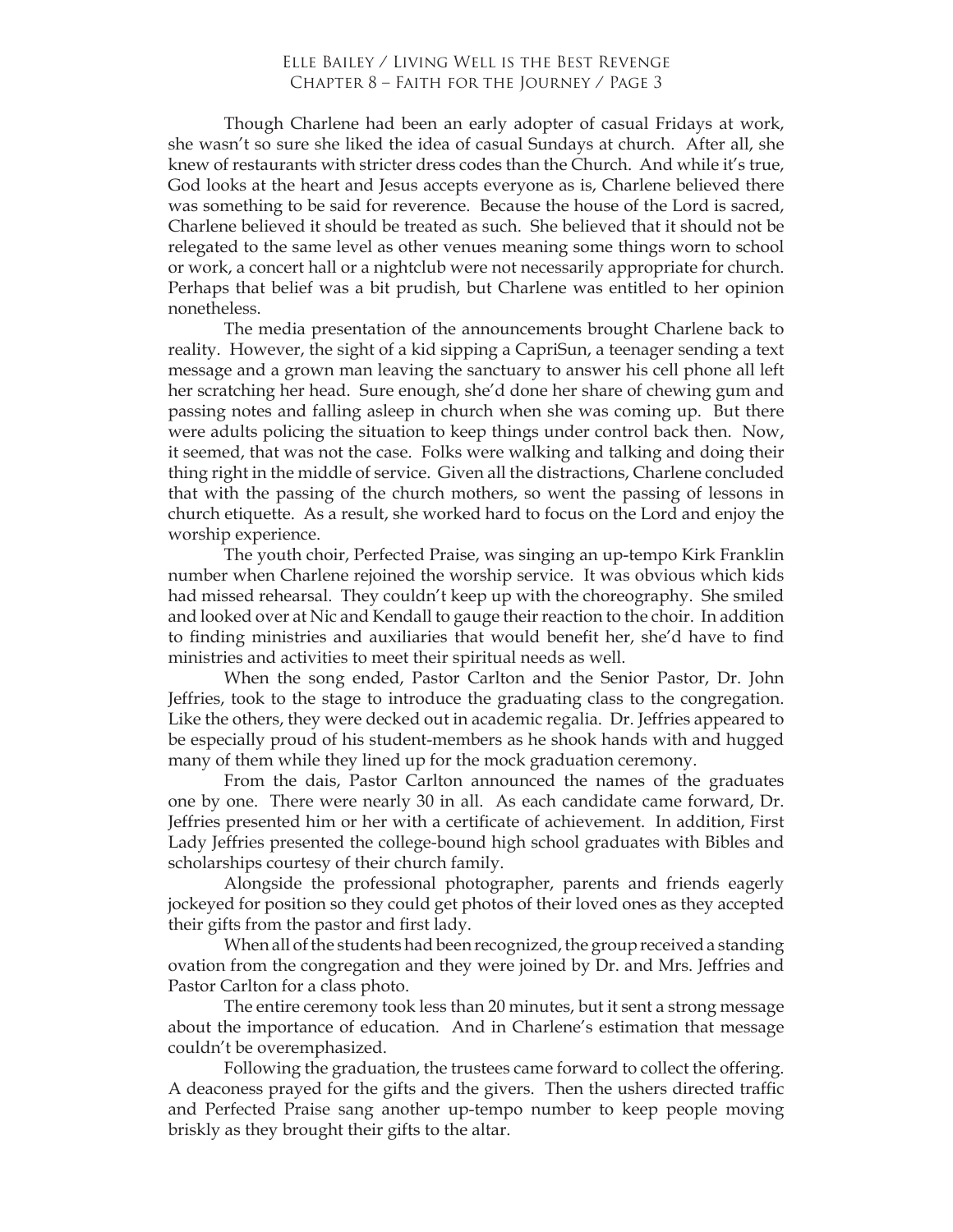Nic and Kendall were grateful for a chance to stretch their legs during the offering. They used the time to take a bathroom break and to get a refreshing drink of water from the fountain in the vestibule. As instructed, each one managed to return before the speaker rose to deliver the sermon.

Pastor Carlton adjusted the mic for the first lady as she prepared to introduce the guest speaker. When he finished, she tapped the mic to make sure it was on then she addressed the congregation.

"It's widely believed that when the good Lord wants something *said*, He calls on man. But when He wants something *done*, He calls on woman," said Sister Jeffries, evoking a mix of laughter and applause from the congregation. "Who can deny that this dynamic preacher is anything but a woman called by God?" It was a rhetorical question. "I believe the Lord wants something done," Sister Jeffries continued. "I believe He wants to start a spiritual revolution. That's why He raised up this great woman of God. In these last, evil days, He has raised up a spiritual giant like my sister to preach the word, to be instant in season and out of season, to reprove, rebuke and exhort. For, surely the time has come when people no longer endure sound doctrine. But they appoint and anoint preachers and teachers who permit or pardon their immoral and amoral behavior. Surely, the time has come when people have dismissed Biblical facts in favor of popular fiction."

That remark brought an Amen chorus from the congregation.

"But I thank God for women like my sister in the Spirit, Dr. Piper Ponquinette," said Sister Jeffries of her former college roommate. "She is an educator by trade and an evangelist baptized by fire according to the grace of God."

Applause and amens rang out indicating that the faithful readily agreed with the description of the guest speaker.

As the first lady read a synopsis of the pastor's biography, it struck Charlene that despite women's advances in other areas of society and despite the Church's tendency to follow the way of the world in many instances, one area where the Church had been loath to change involved women in leadership. Women, Charlene maintained, were power players in nearly every other aspect of American society. They're billion dollar consumers. They're the primary breadwinners and heads of households in an ever-increasing number of families. They're legal professionals and public safety officials. They're doctors and dentists, pilots and astronauts. They're school superintendents and college presidents. They're money managers and media moguls. They sit on Boards of Directors and they're CEOs of multinational conglomerates. Yet in the land of equality and opportunity, they're still treated as second-class citizens in two key arenas—politics and religion. To Charlene's way of thinking, it hardly seemed right that a country which prided itself on being a progressive world leader seemed quite content to trail peers like Germany and England in electing women to the highest political office in the land. And the situation seemed downright ludicrous in view of the fact that countries such as India, Israel and Pakistan had long since elected women to the posts of President or Prime Minister.

Though Charlene had no ambitions either way, neither to pastor a church nor engage in politics, it just didn't sit well with her spirit. After all, in Genesis chapter one, God Himself gave Adam *and Eve* dominion in the Garden. And He appointed Deborah a judge over Israel. Those two examples should be more than enough to support His line of thinking on the matter. Never mind the fact that out of all the people He could have chosen to discover the empty tomb and spread the good news of Christ's resurrection, He chose women. If the Triune God deemed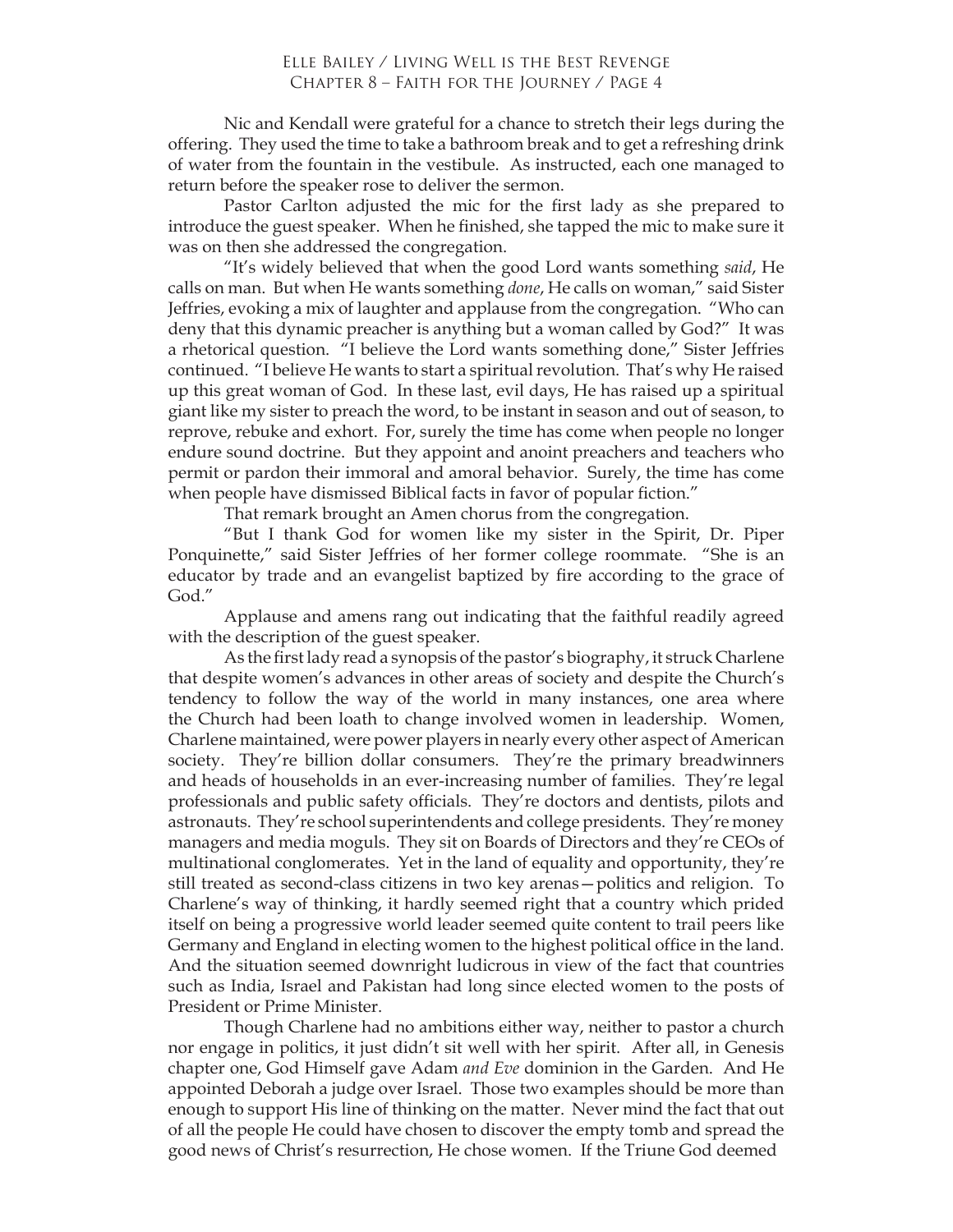women fit to lead, to serve and to spread the good news, then who was mortal man to decide otherwise? *Hmmm*…as that thought crossed Charlene's mind, she realized that she needed to work on bringing into captivity every thought and making it obedient to Christ particularly during the rites and rituals that defined the modern worship service.

Bringing the introduction to a close, First Lady Jeffries said, "Dr. Piper Ponquinette is as beautiful as her name is unusual. So, I know the men will have no problem staying awake during today's sermon."

Like many others, Dr. Paul Ponquinette, Piper's husband, chuckled at the remark.

"In fact, I'm sure that's why a great many of you showed up early and will undoubtedly stay late today. You're captivated by this sister's outer beauty. But I promise you, that's just the icing on the cake. As Brother Paul can certainly attest, the heart and soul of this woman are beyond beautiful. Indeed, they put her in a class all by herself. And after Sister Meeks sings "I Won't Complain" which happens to be Pastor Piper's favorite song, the next voice that you will hear is that of my esteemed and accomplished sister in Christ, Dr. Piper Copeland Ponquinette, Co-Founder and Co-Pastor of Newfound Faith Christian Center of Houston, Texas.

The congregation applauded the complimentary remarks as Sister Jeffries hugged Pastor Piper then took her seat between Pastors Jeffries and Ponquinette.

During the exchange, Sister Meeks approached the microphone in the choir loft and belted out a stirring rendition of the gospel classic, "I Won't Complain", in the style of Rev. Paul Jones. The alto softly but powerfully sang, *"I've had some good days, I've had some hills to climb, I've had some weary days, and some sleepless nights… But when I look around and I think things over, all of my good days outweigh my bad days, so, I won't complain."*

When the song ended, the beloved of God gave Sister Meeks a standing ovation. And while an assistant arranged her Bible and notes on the podium, the guest speaker took care to acknowledge the soloist's remarkable gift and talent.

When the congregants had settled into their seats, the stunning bi-racial beauty adjusted the microphone and greeted the congregation. "Praise God from whom all blessings flow," she started. "For truly, He is worthy to be praised. Amen?"

"Amen," the parishioners collectively agreed.

"I thank God for you, Eastern Star, for your great pastor and your dynamic first lady who are very dear friends of mine. In fact, First Lady and I refer to ourselves as 'best friends'. We've been running buddies since our school days," Pastor Piper said proudly. "We were sorority sisters," she explained. "We pledged together at Howard. I won't mention when. But suffice to say, *it was a while ago*," she said comedically.

Sister Jeffries smiled and nodded as the others laughed.

"She was my back when we were on line and she's had my back ever since. So, I love her dearly." Turning towards the first lady, she said, "I love you, girl."

"Love you too," Sister Jeffries said softly.

"And before we get into the Word, I'd like to share something that some of you may not know about her."

Members of the congregation laughed as Sister Jeffries squirmed in her seat.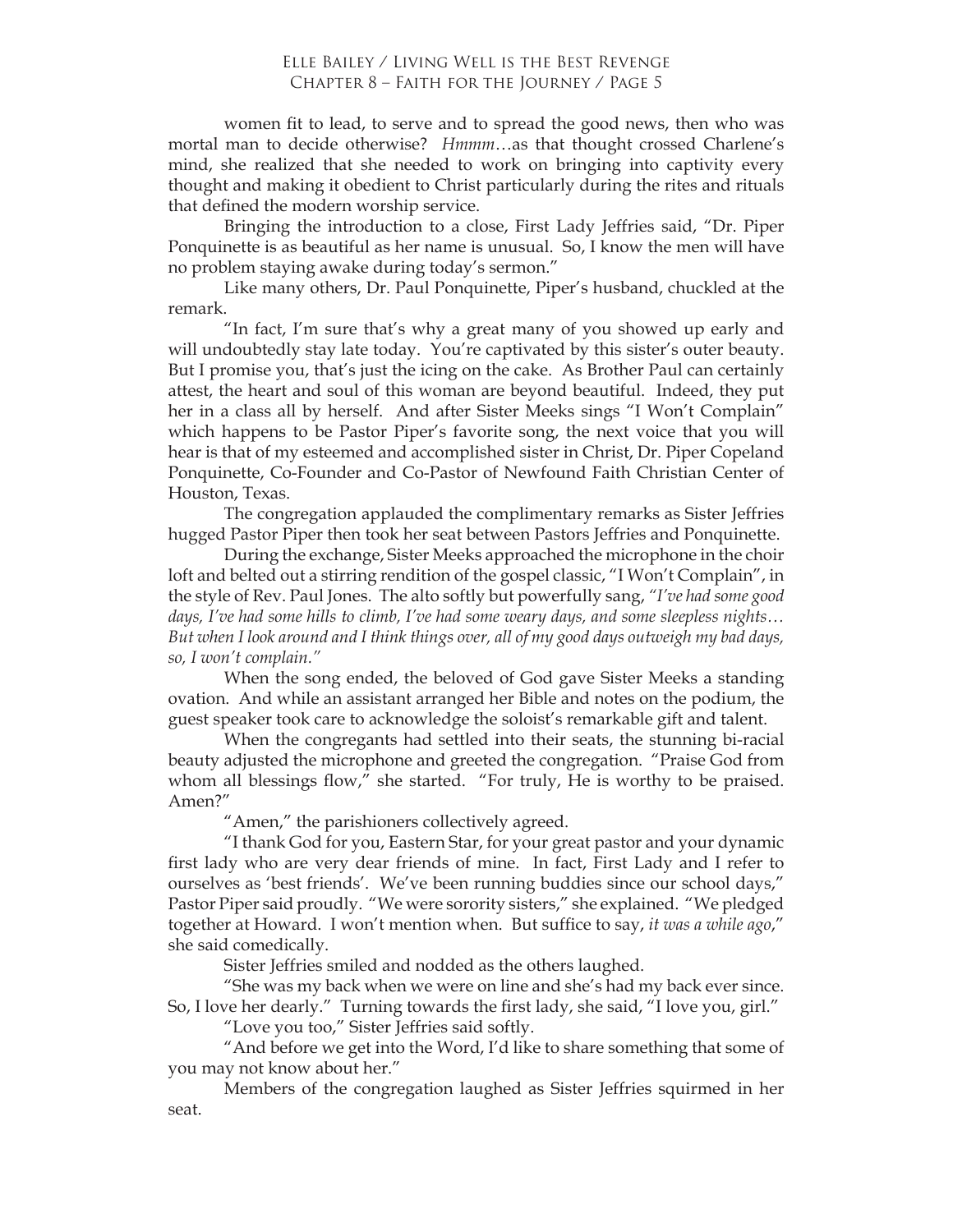"I know she walks around here acting all prim and proper and perhaps even demure," she said with an eye towards the first lady. "Let me assure you, she is anything *but*!"

Pastor Jeffries and Pastor Paul Ponquinette nodded knowingly and the congregation burst into laughter.

"Let me assure you," Pastor Piper added, "girlfriend has some serious spunk. In fact, she is a firecracker!"

Ministers Jeffries and Ponquinette tried to give each other five, but from her seat between them the first lady disrupted the gesture. Their byplay elicited more laughter from the crowd.

Amused by their juvenile behavior, Pastor Piper smiled broadly as she continued sharing her story. "We went out to dinner last night with our husbands," she said. "And, as it happened, our waiter was a guy that Sister Dorothy had dated when she was in high school."

A veteran storyteller, Pastor Piper used her tone, facial expressions and gestures as appropriate for theatrical effect.

"Now, being from Texas, Brother Ponquinette and I didn't know the man. And apparently neither did Brother Jeffries because she introduced him to all of us. So after the guy took our orders, he left the table and went about the business of placing our order and checking on other customers and what not. And after watching him for a little while, *your pastor got the big head*," she said dramatically, shaking her head in dismay.

While Pastor Jeffries hung his head shamefully, the congregation and members of the dais enjoyed a hearty laugh at his expense.

"I tell you, his head was *so big* and his ego *so inflated* it's a wonder he didn't float away from the dinner table."

Guilty as charged, Pastor Jeffries himself laughed at her account of the events of last evening.

"So, finally, he just got so full of himself that he turned to Dot and said, *'Baby, aren't you glad you married me? I mean can you imagine what your life would have been like if you'd married that guy?'* And my quick-witted, self-possessed sister looked him squarely in the eyes and said, *'John, if he'd married me, he would be the Senior Pastor of Eastern Star Missionary Baptist Church. He would be a tenured professor at the University of Chicago. He would sit on Boards of Directors for three multi-national corporations. He would be the Chaplain for the Cook County Sheriff's Office. And he would own a beautiful brick home in Clarendon Hills. So the better question is, aren't you glad you married me?!*'"

Gasps, laughs and applause echoed around the chamber as all eyes focused on the first couple. Pastor Jeffries fueled the fiery applause by bowing subserviently to his wife. As was her custom, Sister Jeffries smiled modestly and graciously dismissed the hullabaloo.

Pastor Piper cheered with the other onlookers as Pastor Jeffries kissed his bride and raised their clasped hands in a sign of solidarity and victory.

"Amen," the guest speaker said as things simmered down. "That's a beautiful thing, what God has joined together."

"Amen," Pastor Carlton agreed forthrightly.

"I thank God for you, my dear brother and sister," Pastor Piper said. "I'm thankful for your leadership and for your example. And I thank you for inviting my husband, my pastor, my co-laborer in Christ, the honorable Dr. Paul Ponquinette, and me to be with you on this momentous occasion."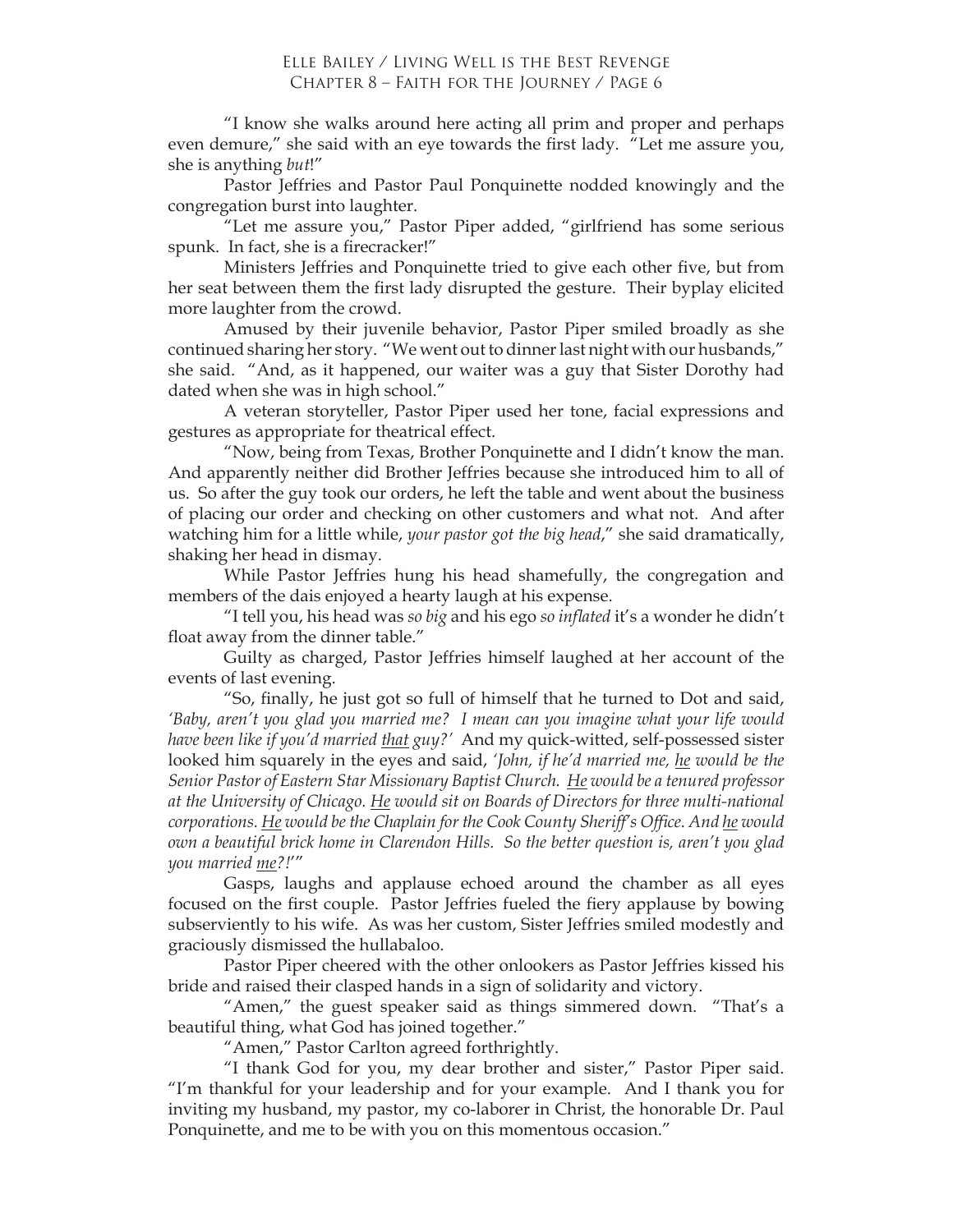The parishioners applauded, acknowledging Pastor Piper's distinguished husband.

"As Sister Dorothy stated in her very flattering introduction, I am an educator by trade. I was a teacher for many years. Now I'm an administrator with the Harris County School District back home in Houston," Pastor Piper explained. "And though I'm no longer in the classroom, I'm still passionate about my work. I'm passionate about educating people, particularly young people. So, I'm delighted to be here with you today for your commencement celebration." After taking a sip of water, Pastor Ponquinette continued. "I want to do something a little different today," she said. "I don't necessarily want to give you a traditional pep talk to get you pumped up for the journey on which many of you are about to embark. But rather, I want to bring you a word that will encourage you during the darkest days of your journey."

"All right now," a woman said from the Amen corner.

"Because they will come," Pastor Ponquinette said with certainty while arranging her notes on the podium. "No matter who you are or where you go there will be some difficult days ahead," she told the graduates.

"Preach, sister," said Deacon DeVoe, uncharacteristically attentive and alert. Like most of his cohorts, he hung on to Pastor Piper's every word.

"So, I want to bring you a word of faith today. And that word *faith* reminds me of a story about an elderly lady who was well-known for her faith and for her boldness in sharing her faith."

Pastor Piper walked a few feet from the podium in either direction as she recounted the story.

"Everyday, this little old lady would stand on her front porch and shout, *'PRAISE THE LORD!'*" Pastor Piper said loudly. "Now, next door to her lived an atheist who would get so angry over her proclamations that in response he would shout, *'There ain't no Lord!'* This exchange went on for years until the elderly lady fell on hard times. Then she changed her proclamation. When hard times visited her, the little old lady stood on her porch and shouted, *'PRAISE THE LORD! GOD, I NEED FOOD! I'M HUNGRY AND I'M HAVING HARD TIMES. PLEASE LORD, SEND ME SOME GROCERIES!'*" the speaker cried. "The next morning, the lady went out to her porch and found a large bag of groceries. Overjoyed, she shouted, *'PRAISE THE LORD!'* Just then, the neighbor jumped from behind a bush and said, *'Aha! I told you there was no Lord. God didn't buy those groceries, I did!* Ecstatic, the lady immediately started jumping up and down and clapping her hands. She shouted, *'PRAISE THE LORD! NOT ONLY DID HE SEND ME GROCERIES, BUT HE MADE THE DEVIL PAY FOR 'EM! PRAISE THE LORD!'*"

Laughter and applause ensued as the congregation appreciated the anecdote.

Pastor Piper smiled and took another sip of water. Then she turned serious as she prepared to deliver the sermon. "Faith is the essence of that little story. And that's what I want to talk to you about today, *faith*." Glancing at her wristwatch, Pastor Piper said, "I know the hour is well spent. So I won't tarry. We'll look at a few verses of scripture together, then I'll make a few quick points and get out of your way."

"Take your time, sister-pastor. Take your time."

"Amen," Deacon DeVoe concurred.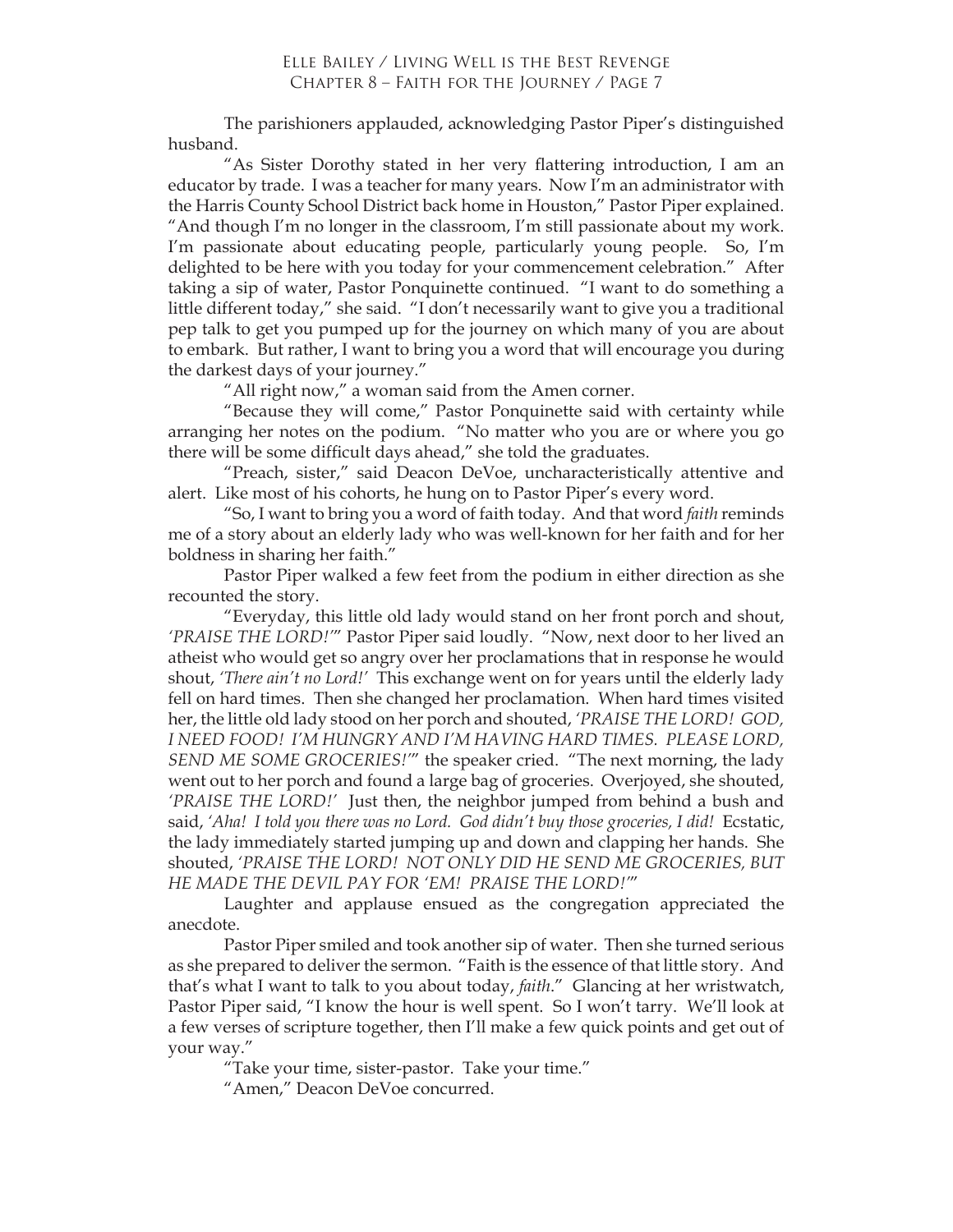"As recorded in the  $8<sup>th</sup>$  chapter of Nehemiah, when Ezra opened the Book of the Law in the sight of all the people, they stood up. So, if you're not already standing, I would ask that you stand up to honor the reading of God's Word," Pastor Piper said authoritatively.

With that, a few remaining stragglers scrambled to their feet and looked on with others who had Bibles handy.

"There's a word from the Lord today and it comes from the book of Jeremiah," the speaker started. "If you have your Bible, please turn to the 29<sup>th</sup> chapter and when you get there, I want you to focus on verse 11," she said. "Jeremiah 29:11."

Pages rustled furiously as believers sought to find the correct chapter and verse.

"I'll be reading from the New International Version," said Pastor Piper. "Read with me, please."

In unison, the congregation read, "*'For I know the plans I have for you,' declares the Lord, 'plans to prosper you and not to harm you, plans to give you hope and a future.'*"

After reading the text, Pastor Piper prayed.

"May the Lord add a blessing to the reading of His Word," she said.

"Amen," said the congregants, affirming the prayer.

"You may be seated in the presence of the Lord."

As instructed, the parishioners took their seats.

"I want to talk to you today about having faith for the journey. *Faith for the Journey*," she repeated the sermon's title. "In our text, the Children of Israel had been exiled from Jerusalem to Babylon as a consequence of their sin and disobedience to God. They'd been taken into captivity by Nebuchadnezzar and it was God's will that they stay in Babylon for a period of 70 years," Pastor Piper explained. "And through the Prophet Jeremiah, the Lord was giving them instructions on how to live, how to survive, how to endure that 70-year period of exile. Through Jeremiah, He was trying to increase their faith and to give them strength to endure their circumstances." Turning the page in her notebook, Pastor Piper continued. "Like the Prophet Jeremiah, I want to increase your faith and give you strength to endure your circumstances."

"All right, now, pastor. Preach!"

"But I don't want to encourage you for the sake of enduring captivity," she said, taking the mic from its stand and walking to the side of the stage directly in front of the graduates. "I want to encourage you for the sake of accomplishing great things for God!"

"Say that! Say that again!" a sister shouted as she leapt from her seat.

"I want to give you strength for the journey, so that you can go the distance for God!"

 "You'd better preach, girl!" Dr. Ponquinette said as he stood to his feet admiring the woman of God that was his wife.

"Like the Prophet Jeremiah, I stopped by to tell you what thus saith the Lord. And that word is, *yes*, there will be some difficult days ahead! But just like God promised to bring the Children of Israel out of captivity, and just like He planned to give them hope and a future and an expected end, that same God, my God, has a promise and a plan for each and every one of you!"

Graduates and non-graduates alike jumped to their feet, clapping, shouting and rejoicing over the good news.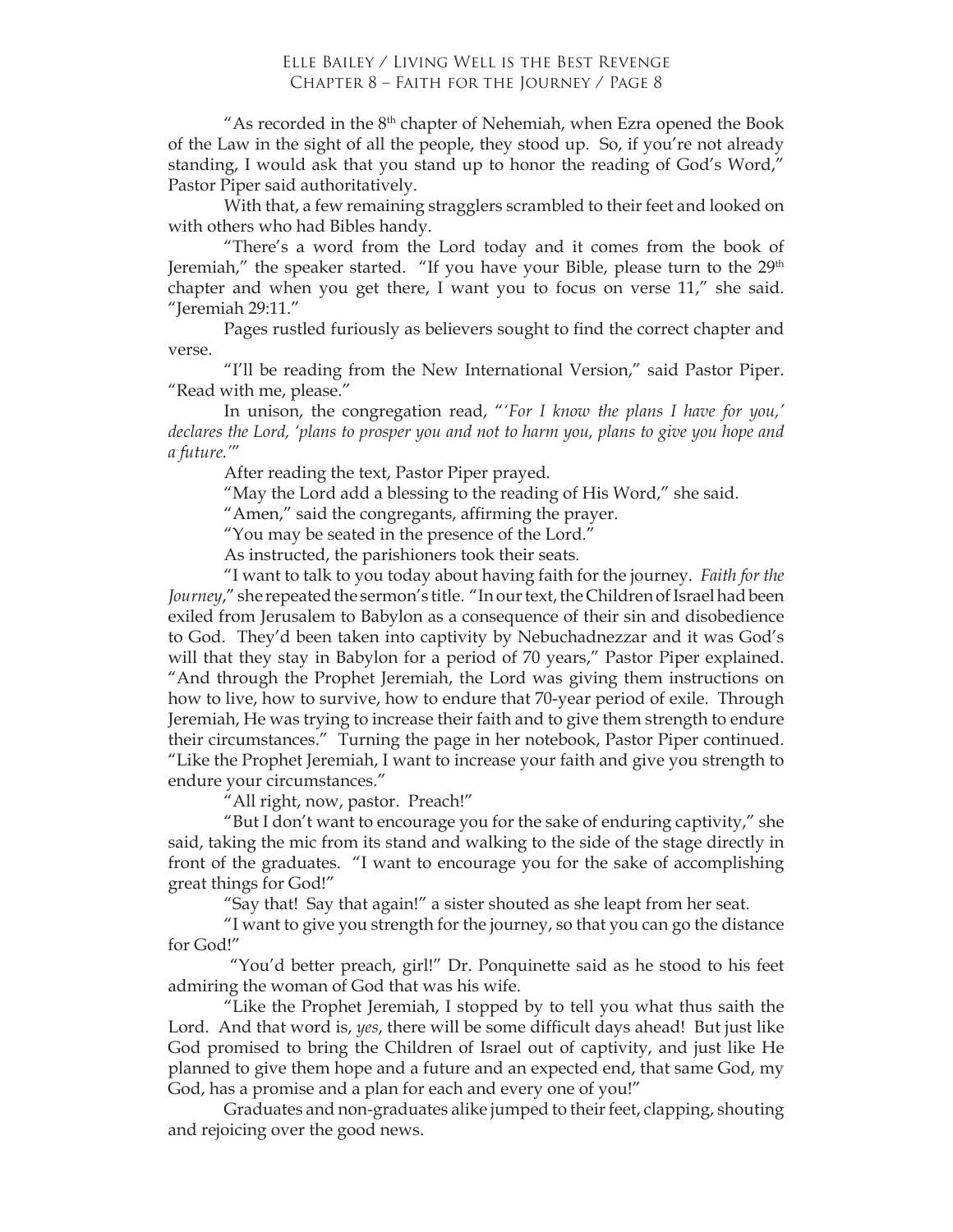"There is promise and potential in every one of you! *In my spirit*, I see God raising you up to do more than you ever thought possible. But how many of you know that with God *all* things are possible!"

"Preach, pastor!"

The minister continued, "Sometimes the only thing preventing God from releasing His mighty power and unleashing your great potential is a lack of faith!"

"My Lord," said Sister Meeks.

"Let me go over here and repeat that for the benefit of those who didn't hear me the first time," Pastor Piper said as she marched across the stage. "I said, *sometimes* the *only* thing preventing God from releasing His mighty power and unleashing your great potential is a lack of faith!"

"Speak, my sister!"

"Before God can do anything *with* you or *through* you, He has to know that your faith is right. He has to know that you can go the distance with Him—that you have *faith for the journey.*"

"My Lord."

"All right now, preach Pastor Piper."

Returning to her normal tone of voice, the evangelist said, "I want to focus on the word *journey* for a minute."

While some parishioners returned to their seats, others remained standing.

"Now, if you've ever been on a road trip with God," Pastor Piper continued, "then you know that He runs the show. He's the pilot and co-pilot. He's the skipper and first mate. He's the engineer and conductor. I mean, from start to finish, He runs the show. Amen?"

"Amen," said a brother in the choir.

"And that's not necessarily a bad thing. But if you're curious like me, then you probably want to know things like…*where you're going*; *how you're going to get there;* and, *when you're going to get there*. Those are the kinds of things that I like to know *before* I take a trip with anyone," she admitted. "But when you take a road trip with God, it really is a test of your faith. Because He doesn't always tell you where you're going; how you're going to get there; and, when you're going to get there. He expects you to trust Him *implicitly*," she said before taking a sip of water. "Now, I don't know about you, Pastor Jeffries, but when I'm on a road trip with God, I revert back to my childhood. And I start asking questions like…*Are we there yet? How much longer 'til we get there?"*

Like many of his members, Pastor Jeffries appreciated her candor and humorous delivery. "Preach, sister."

"And like my parents, the Lord is content to ignore me from time to time," she said jokily. "No matter how much I try to coax it out of Him, He's content to let me sit back and enjoy the ride." Flipping several pages in her notebook, Pastor Piper said, "I don't know about you, Sister Jeffries, but I pose questions about time and distance when I go on a journey because I like to take the quickest and most direct route from point A to point B." Slyly, she added, "My husband and I differ in that respect. He likes to try to find 'shortcuts' when we travel. But how many of you sisters know those 'shortcuts' usually wind up being the 'scenic' route?"

As expected, many of the women applauded or raised their hands signaling their agreement.

Pastor Paul Ponquinette and the other men casually ignored the barb.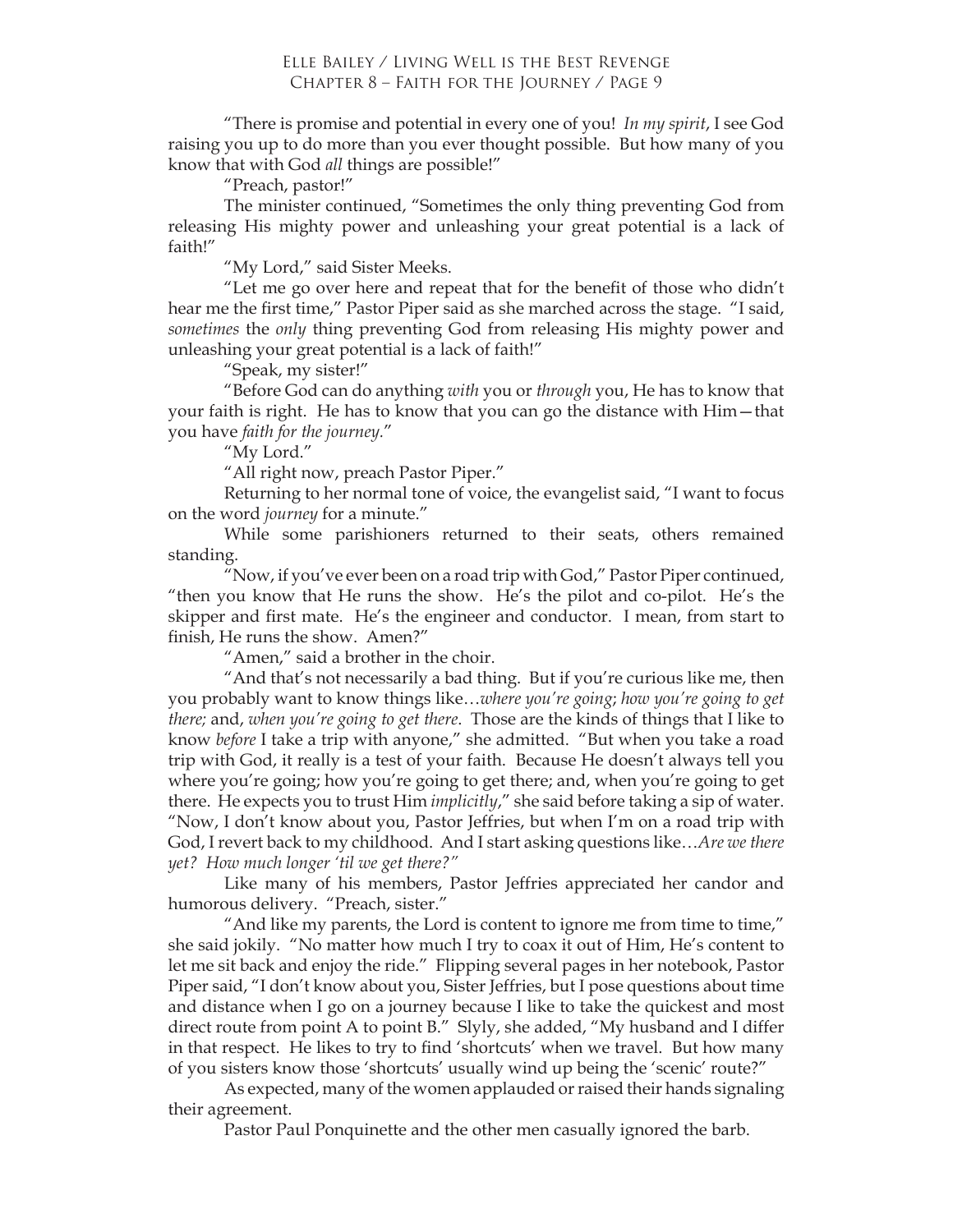"But when you go on a road trip with God or, better yet, when He sends you on a journey, the route that you take may not necessarily be the quickest and most direct route from point A to point B."

"Come on wit' it, preacher."

"Having matured spiritually, I now understand why He does so. And to help me illustrate this point, I've brought along a few props," she said. "Minister Boatright, I need your assistance."

As directed, Pastor Piper's armor-bearer joined her on the stage to assist with the demonstration.

Charlene didn't quite know what to expect, but she knew it was going to be powerful. As Pastor Piper walked to the far end of the stage, Charlene noted that beneath her robe, she was wearing slacks and running shoes.

When Pastor Piper gave the cue, Sister Boatright and Brother Carlton unveiled an 8-foot-tall faux fir tree beautifully decorated with large globe-shaped ornaments.

"This tree represents the Tree of Life. And each ornament on this tree represents a different blessing," Pastor Piper explained.

One by one she called out the blessings, thus working the crowd in to a frenzy.

"Redemption. Salvation. Purity. Restoration. Peace. Love. Joy. Good health. Wealth. Prosperity. Education. Opportunity. Economic success. Food. Shelter. Clothing. Safety. Sanity. Sobriety. Hope. Healing. Deliverance. A helping hand. Healthy children. Generational blessings. Communal blessings. Marital bliss. Family unity. Church unification. And this last one simply has a blank space on the label because whatever you need, God's got it! You don't hear me, church!" she shouted. "I said *whatever you need*, God's got it! I'm here to tell you that God is enough! He is THE GREAT I AM because He's *everything* you could ever need Him to be!"

A hallelujah chorus rang out over the last declaration. It brought choir members, clergy members and most of the congregation to their feet.

"Now to help me demonstrate why God doesn't always let you take the direct route from point A to point B when He sends you on a journey, Minister Boatright and I made up these Olympic-style medals. And we have 30 of them because each one corresponds to a blessing on the Tree of Life." She turned two of them towards the nearest video technician so that the images could be projected on to the screens at either side of the stage. "Let's see, this one's labeled 'deliverance' and this one is labeled 'opportunity'. Did you get that?"

He nodded.

She handed the two medallions back to Sister Boatright who put them back in the box with the others. Then Pastor Piper descended the stairs and walked over to one of the graduates standing at the end of the second row. She took the sister by the hand and asked, "Baby, what's your name?"

"Patrice Sanders," she said timidly, wiping away tears as she spoke.

"You're a graduate of what institution?"

"I just graduated from Grambling State University, ma'am."

Pastor Piper gave her a hug and said, "Congratulations, Sister Sanders, I'm so proud of you."

"Thank you, pastor," she said, her voice trembling.

"Now, Patrice, do you know why I came over to you?"

"No, ma'am," she said, barely above a whisper.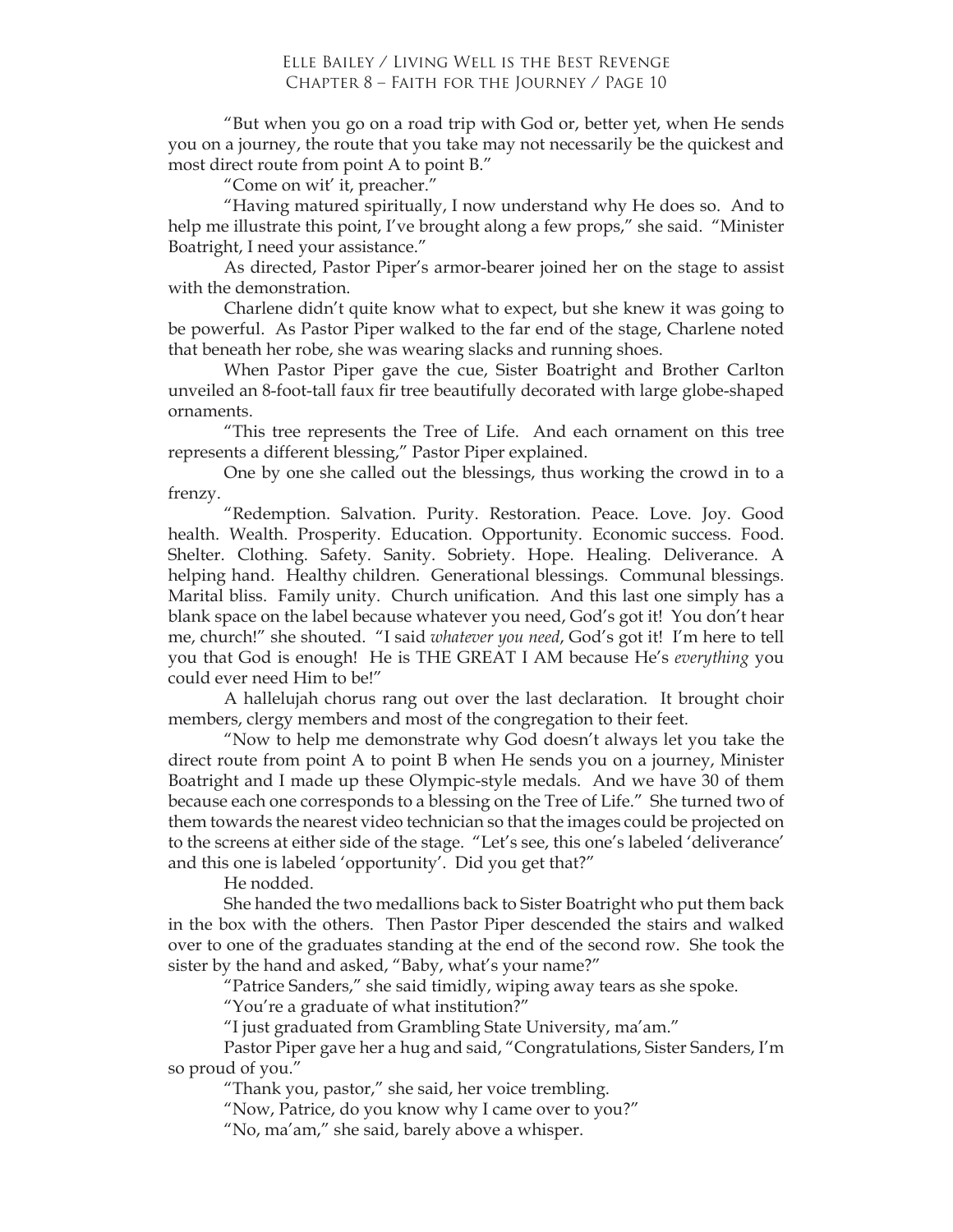"I came over to you because I sense that you are an awesome woman of God, but you don't know it yet."

Patrice's knees nearly buckled at that pronouncement.

"In my spirit, I sense that you've been resisting God's call on your life because of fear. Somehow, you don't feel qualified to do the work of the Lord. But I'm here to tell you that God has not given you a spirit of fear; but of power, and of love, and of a sound mind. He's already given you the power and the gifts that you need to accomplish His will for your life. But you need to learn how to tap into that power. And you need to learn how to operate in your gifts. Do you understand?"

Patrice nodded while dabbing at the corners of her eyes.

"All right," Pastor Piper said, leading the young lady up the stairs to the center of the stage. "Patrice, I'm going to give you a chance to start operating in your gifts right now. OK?"

 $^{\prime\prime}$ OK. $^{\prime\prime}$ 

"Do you see the Tree of Life over there?"

"Yes, ma'am."

"The Tree of Life is yours. Every blessing on that tree is yours."

For the first time, Patrice smiled.

"Such a pretty smile," Pastor Piper remarked.

"Thank you."

"Now, Sister Patrice, do you want to go get your blessings?"

Her eyes sparkled as she said, "Yes!"

With that, the evangelist signaled for Sister Boatright to come forward with the box of medals. The assistant draped 10 medals around Patrice's neck and 10 medals around each of her arms.

"All right, let's go get your blessings," said Pastor Piper as they walked in the direction *opposite* the Tree of Life and descended the stage.

By now, Charlene and most of the others weren't quite sure where this skit was going. But they paid attention nonetheless.

"Like every other child of God, Patrice, you've been blessed to be a blessing to others," Pastor Piper explained. "But, it's incumbent upon you to start the cycle of blessings. Sister Patrice, in order to get to your blessings, you've got to distribute God's blessings to others. You have to *give* in order to receive."

Several members of the dais leapt to their feet as the point Pastor Piper was trying to convey registered with them.

"You've got to go lay hands on this one," she demonstrated while Patrice draped a medal of blessing around the neck of a man in a wheelchair.

"And you've got to prophesy to that one," Pastor Piper said, clasping the hand of an elderly lady as Patrice draped a medal around her neck.

Moving quickly through the aisles, Pastor Piper said, "You've got to lead this one out of bondage and lead that one to Christ."

Though she looked to be forty-something, Pastor Piper zipped around the sanctuary like the Energizer bunny. Meanwhile, Patrice struggled to keep pace with the pastor because the medals were weighty and the ribbons prone to tangling. Still, she kept up with her to the extent that she could.

"You've got to pray healing for this one. And pray deliverance for that one," said Pastor Piper as she worked her way through the crowd. "Come on, Patrice! You've got to witness to this one. And encourage that one."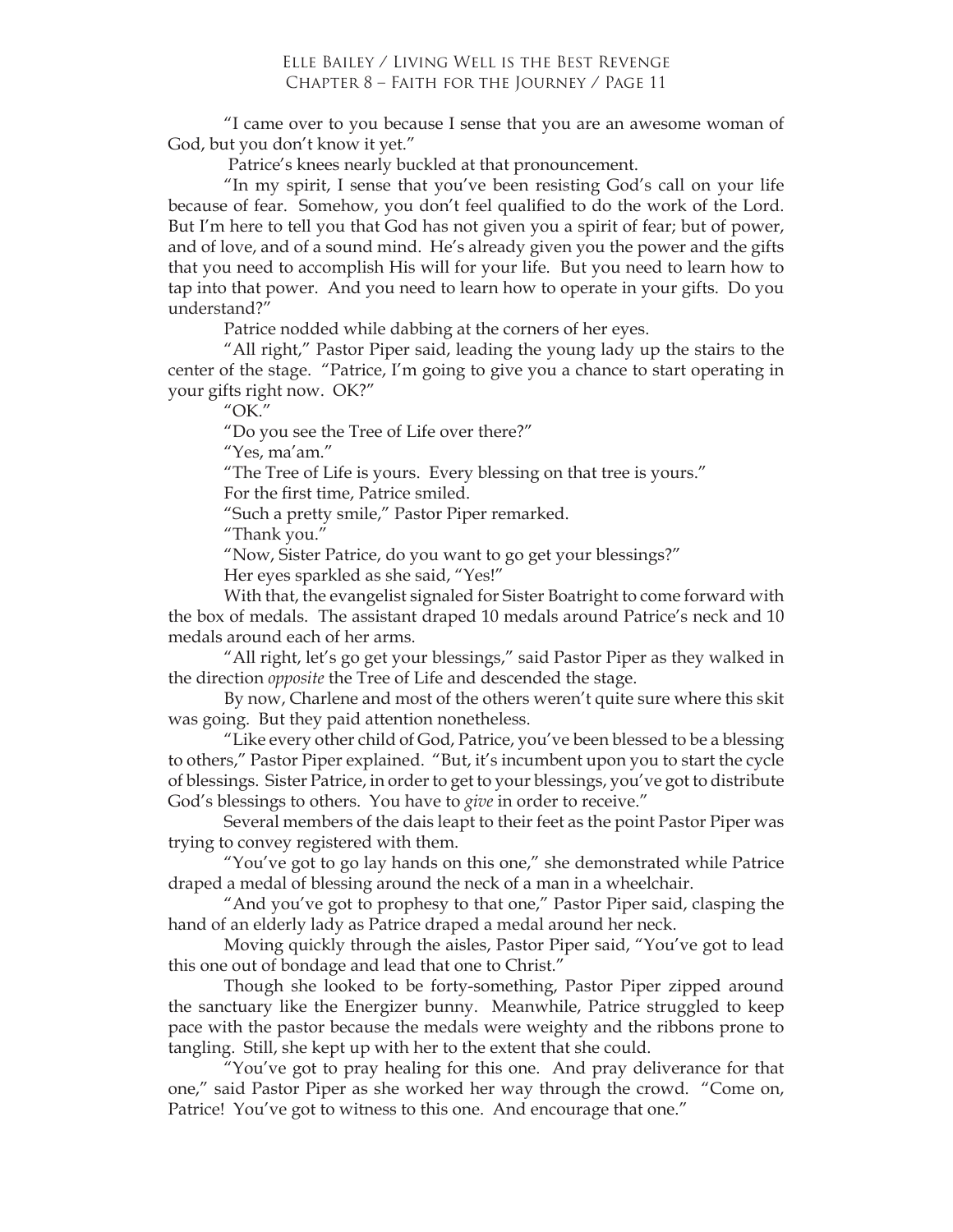Patrice took several detours on her journey. In some cases, she snaked her way through the crowd. In other cases, she stepped over people in pews while trying to catch up with Pastor Piper.

"Come on, Patrice! Let's go get your blessings!" the preacher shouted above the roar of the crowd.

"Give this one a Christian hug! And greet that one with a holy kiss, Patrice!" she exclaimed. "Tell this one that God loves her! And tell that one that God forgives him!" she preached, pausing to witness to a few people in her path.

The short break gave Patrice the opportunity to catch up with the dynamic speaker. When they were reunited, Patrice sighed, "Whew! I'm tired. This is hard work."

Pastor Piper seized the moment. Into the mic, she cried, "Patrice, I know you're tired! I know you're weak! I know you're worn! But I hear the Lord saying, "Lean on Me! I've got you, my child! In your weakness, My strength is made perfect!"

"Preach, Piper!" the first lady said with a wave of her kerchief.

"Patrice, lean on me!" she said, throwing her free arm around the sister. "Kick off your shoes, girl! Take off that cap and gown if you have to! Call on the name of Jesus! Say, help me Holy Ghost! Whatever you do, Patrice, *don't quit*!"

"Hallelujah!"

"Amen!"

Once again, the determined young saint set out to distribute the remaining medals. As she went about draping medals of blessing on others, Pastor Piper walked behind her cheering her on.

"Hang on in there, girl! You've been sent to set captives free!" she exclaimed.

As she preached, scores of believers applauded Patrice's efforts. Their actions helped to keep her motivated.

"Come on, church! Help keep Sister Patrice encouraged!" Pastor Piper cried, summoning their assistance. "Tell the sister, don't get weary in well doing, Patrice! For in due season, you shall reap if you—"

"Faint not!" the well-taught congregation replied, finishing the scripture.

"Say to the sister, the race is not given to the swift nor to the strong, but to the one that endures—"

"To the end!"

Seeing that she appeared to be slowing down, Pastor Piper exclaimed, "Let's go get your blessings, Patrice! Come on, anointed woman of God! You can do it!"

Again, she enlisted support from the church.

"Help this sister out, church! Tell Patrice that they that wait on the Lord shall—"

"Renew their strength!"

"They shall mount up with wings—"

"As eagles!"

"They shall run, and not be $-$ "

"Weary!"

"And they shall walk, and—"

"Not faint!"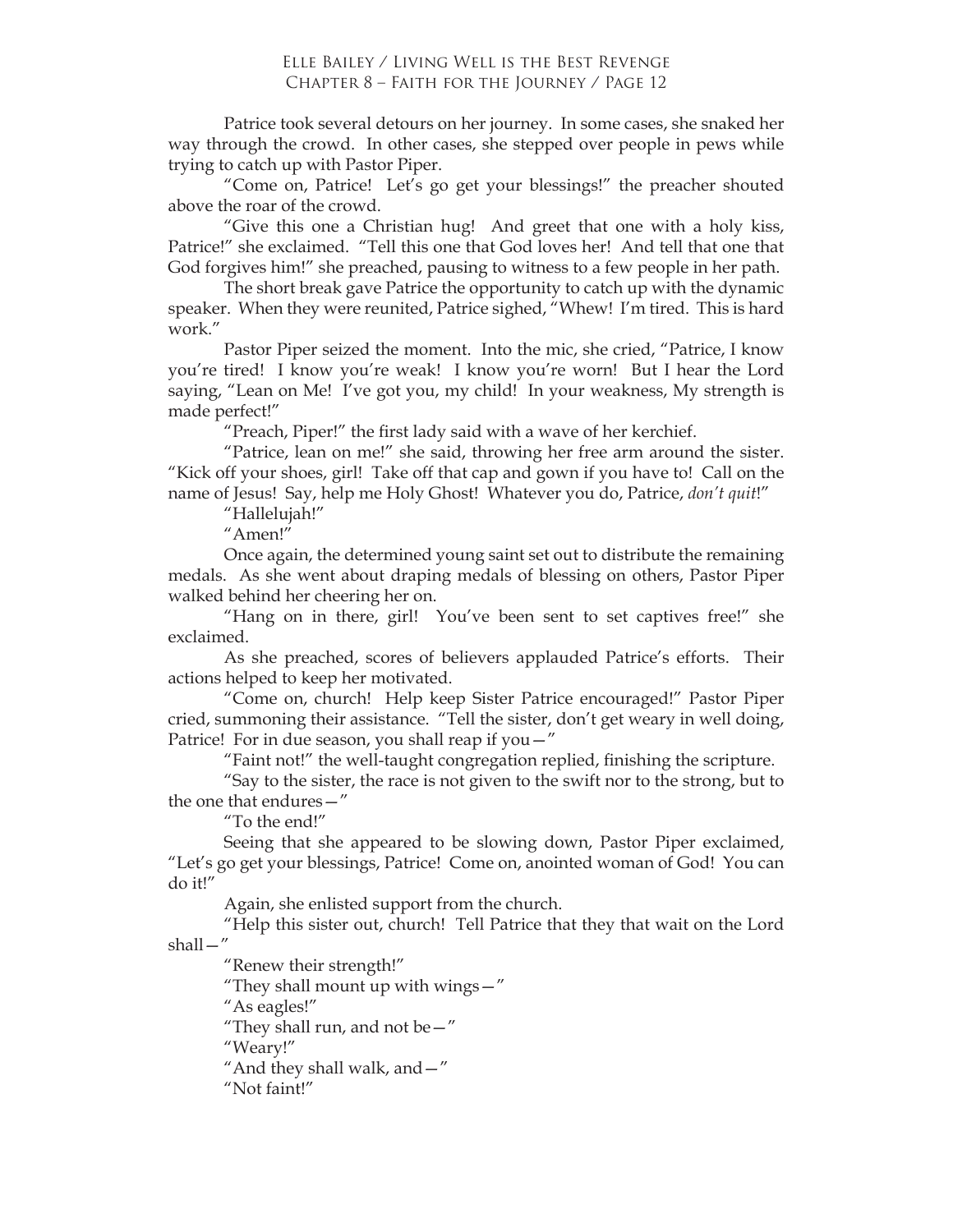As they finished Isaiah 40:31, Patrice distributed the last of the 30 medals. Though she was exhausted and despite the fact that every muscle in her arms burned from the workout, Patrice hoisted her arms in the air victoriously spurring a round of applause from the congregation.

From a spot near the Tree of Life, Pastor Piper cried, "Now, Patrice, come on and get your blessings!"

As she made that announcement, Ministers Boatright and Carlton started opening the globes on the tree and pulling out medals of blessing. The tree was covered with well over 100 ornaments and each one held a medal. Consequently, Ministers Beard and Cherry went over to lend a helping hand.

"Come on, Sister Patrice, and get what God has for you!"

Wiping away tears, the young sister made her way through the crowd to the stage. As she approached the Tree of Life, the ministers embraced her and started showering her with medals of blessing. They draped them around her neck and put some on her arms until she couldn't handle any more. Then she took off her robe and they started putting them in the pockets of her suit jacket and slacks.

Seeing the abundance, Pastor Piper said, "Patrice, baby, I believe you've been overtaken by your blessings." Then she shouted for joy as she recalled a passage from Deuteronomy. She cried out, "And it shall come to pass, if thou shalt hearken diligently unto the voice of the Lord thy God, to observe and to do all His commandments which I command thee this day, that the Lord thy God will set thee on high above all nations of the earth! *And all these blessings shall come on thee, and overtake thee, if thou shalt hearken unto the voice of the Lord thy God!*"

Patrice and countless others started running and jumping and shouting for joy as they listened to the word of promise.

"Blessed shalt thou be in the city!" Pastor Piper cried. "And blessed shalt thou be in the field! Blessed shall be the fruit of thy body, and the fruit of thy ground, and the fruit of thy cattle, the increase of thy kine (cattle), and the flocks of thy sheep! Blessed shall be thy basket and thy store! Patrice, blessed shalt thou be when thou comest in, and blessed shalt thou be when thou goest out! The Lord shall cause thine enemies that rise up against thee to be smitten before thy face: they shall come out against thee one way, and flee before thee seven ways! Patrice, the Lord shall command the blessing upon thee in thy storehouses, --and in all that thou settest thine hand unto; and He shall bless thee in the land which the Lord thy God giveth thee!"

By the time Pastor Piper finished delivering the prophetic verses, every Spirit-filled saint was caught up in the Spirit. All the ministers were standing. Half of the youth choir members were stretched out in the choir stand and others were out shouting in the aisles. The mothers and ministers' wives were crying. And the trustees and deacons were praising God. Some church members were swaying in their seats while others lay prostrate in the aisles. The ushers who could tend to them were covering the women with cloths or suit coats.

Surely, the presence of the Lord was in the house. And He was in no hurry to leave.

Still full of the Spirit, Pastor Piper called to the stage everybody who'd received a medal of blessing. When the last of the 30 recipients, the man in the wheelchair, was brought onto the stage, she said to Patrice, "Beloved child of God, as you went on your journey, I know you got tired and weary! I know you had to endure some pain! I know you shed some tears along the way! I know you had to overcome obstacles, baby girl, and you had to go against the grain! But you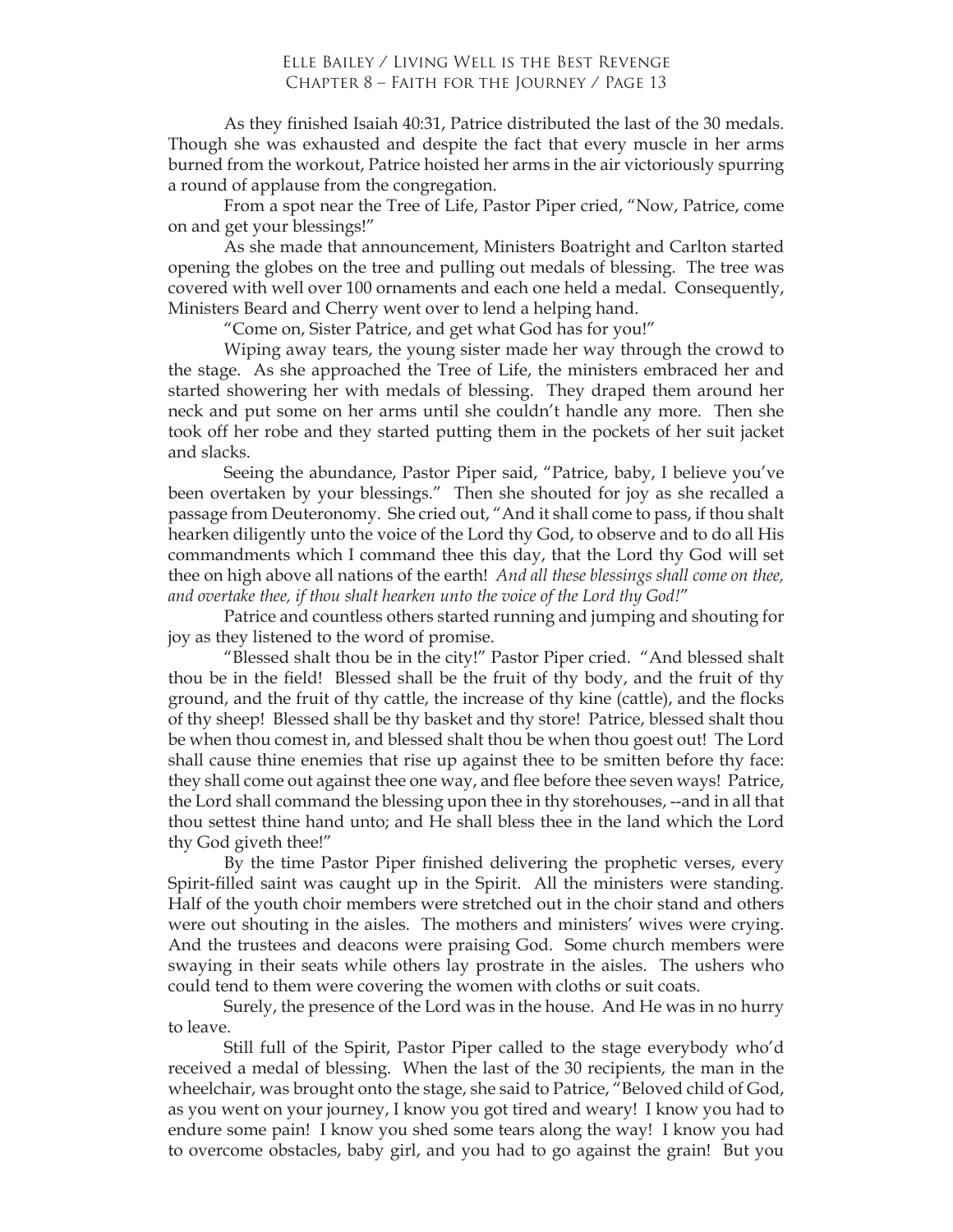endured all of that for a reason, Sister Patrice!" she said, rocking joyfully. "The work of the Lord is weighty at times! And we had to build up your strength and endurance so that you could go the distance for God!"

"Come on with it, sister! Preach!" said Pastor Jeffries.

"But for all that you endured, Sister Patrice! Look what God accomplished through you!" she said, indicating the 30 people gathered on stage. "One anointed woman of God blessed all of these people, church! And like the prophet Jeremiah, I stopped by to tell you what thus saith the Lord!" she huffed. "Patrice and Eastern Star, the Lord my God says, *I know* the plans I have for you! Plans to prosper you and not to harm you! Plans to give you hope and a future!" she exclaimed. "He's going to bring you to an expected end!" she declared. Bubbling over with the joy of the Lord, Pastor Piper explained, "That's why we couldn't take the direct route from point A to point B, church! If we had taken a shortcut! Or, if we had taken the direct route to your blessings, Patrice! You would have been the only recipient of a blessing! But because we took the scenic route! Because we went the long way, 30-some people got blessed!"

"Glory be to God!" Sister Jeffries shouted, raising her hands in praise.

"And because you hearkened diligently to the voice of the Lord!" Pastor Piper preached. "Because you obeyed all of His instructions!" she exclaimed. "Everything you gave up *for the gospel's sake*!" she said emphatically. "Every blessing that you gave away, Patrice, has been returned to you in *good measure*! *Pressed down*! *Shaken together*! *And running over*!"

"Hallelujah, Lord!" said Evangelist Stroy. "Oh, glory be to God!" she shouted.

Barely able to contain herself, Pastor Piper cried, "I'm almost through! Help me Holy Ghost! Help me finish this word!" she said excitedly. "Now Patrice, it was not by happenstance that we chose to use a fir tree for this demonstration!" she said, shaking her head. "We chose it because it's in the same family as the evergreen! And that's what you're going to be, Patrice! You're going to be *forever green*!" Trembling, Pastor Piper prayed, "*Have mercy, Jesus!*" Then she continued. "You're not going to receive a flash-in-the-pan type of blessing! Oh no, baby girl!" she declared confidently. "You're going to receive perpetual blessings! So not only will you be blessed, but you'll be able to replenish and refresh others from your reserves!"

Another hallelujah chorus erupted as saints shouted all over the sanctuary.

"Like the psalmist said, Patrice!" Pastor Piper cried. "Like a tree planted by the rivers of water! *Hey!!!"* she shouted, doubling over momentarily. "Like a tree planted by the rivers of water! *Oh, Glory be to God!*" she grimaced as she labored to finish the sermon. "Like a tree planted by the rivers of water! That bringeth forth its fruit in *due* season!" she exclaimed, shaking her head furiously. "Your leaves also shall not wither, Patrice! *Thank you, Jesus!*" she cried with tears forming at the corners of her eyes. "And whatsoever you do, Patrice! *Oh, hallelujah, Lord!* Whatsoever you do, Patrice! *Lord, you're worthy to be praised!*" she shouted. "Whatsoever you do, Patrice! *IT*…*SHALL*…*PROSPER*!!!"

As soon as she delivered the last line of the sermon, Pastor Piper flipped the mic to Minister Boatright and started worshipping and praising God. She shouted and danced all over the stage as did Patrice and many others. All over the church, saints erupted in various forms of praise and worship. The musicians were also swept up into the frenzy. They started playing a spirited tune and the praise party really kicked into high gear.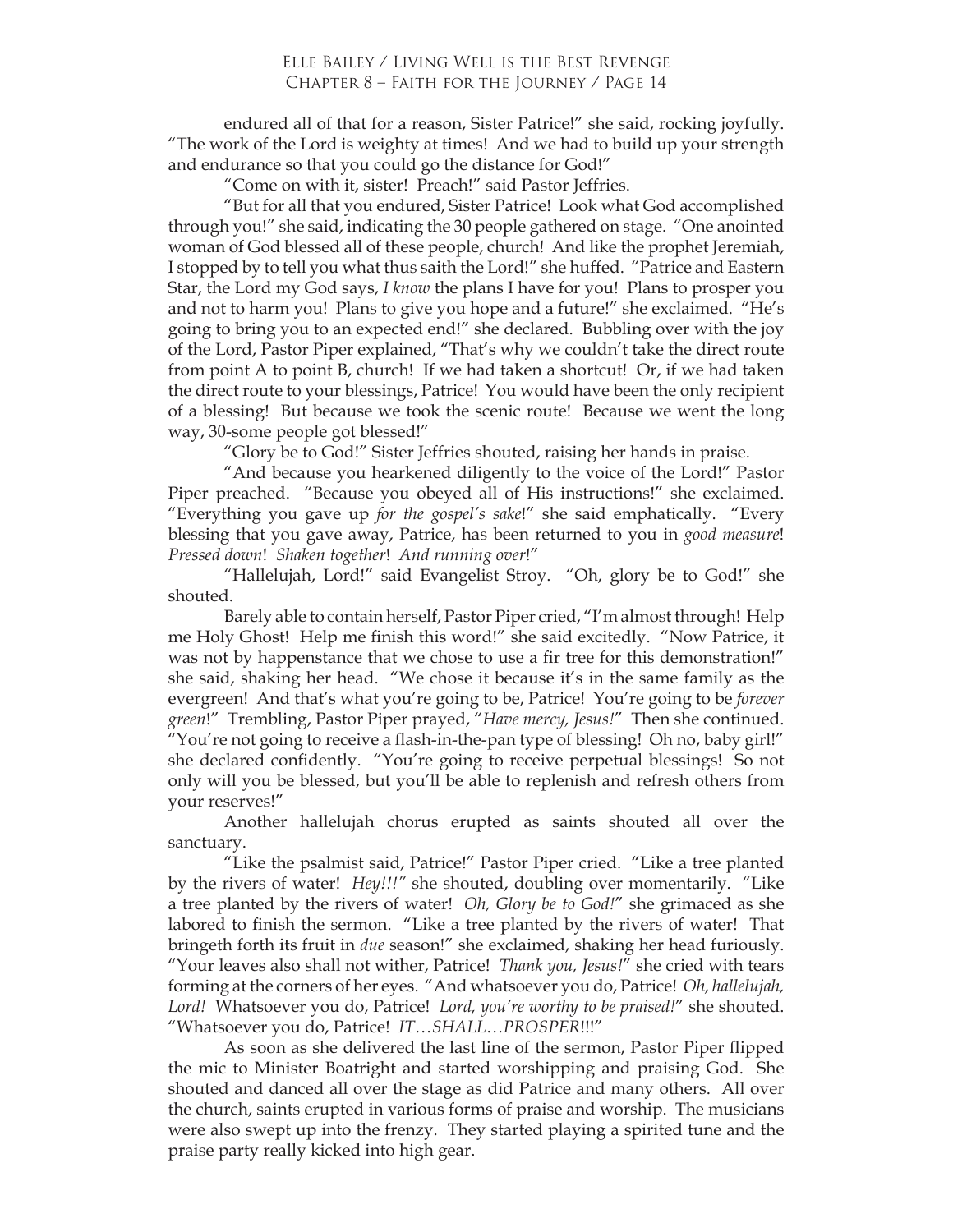After about 10 minutes or so, the wave crested. Not long after, Pastor Carlton took a mic and walked down to the center aisle to give the invitation to discipleship. He invited people to come for salvation, to come for watch care, to come on their Christian experience, to come by letter of reference, and to come for restoration or reinstatement. Five people came forward to join the church. Three accepted salvation and two came by Christian experience. As each one approached the pastor, the congregation rejoiced like the angels in Heaven.

"Last call," Minister Carlton said, extending his free arm towards the masses. "Going to church doesn't make you a Christian," he said, making his final plea. "Reading the Bible doesn't make you a Christian," he said. "It may make you a Bible scholar, but it doesn't make you a Christian."

"Amen," said Sister Cherry.

"The only thing that gives you the right to be called a Christian, a follower of Jesus Christ, is accepting salvation and professing Christ as both your Savior and Lord," the youth minister explained.

"Amen, bro' pastor," said Deacon DeVoe.

As he let the invitation stand, Perfected Praise started singing, *Here and Now*, a song about the benefits of salvation. It was led by a gifted young CeCe Winans sound-a-like. The choir opened the song with an angelic musical progression which slowed dramatically then evolved into a call and response with the soloist.

> *Here and now Here and now*

*You'll find peace to rest your weary soul You'll find love to heal and make you whole You'll find grace the sin-sick soul to save Protection He'll make your enemies behave*

*Here and now Give Him your life today Here and now The hour is getting late Here and now The Son gave His life for you Here and now His will's now yours to do*

*Here and now Here and now Right here Right here and now Here and now*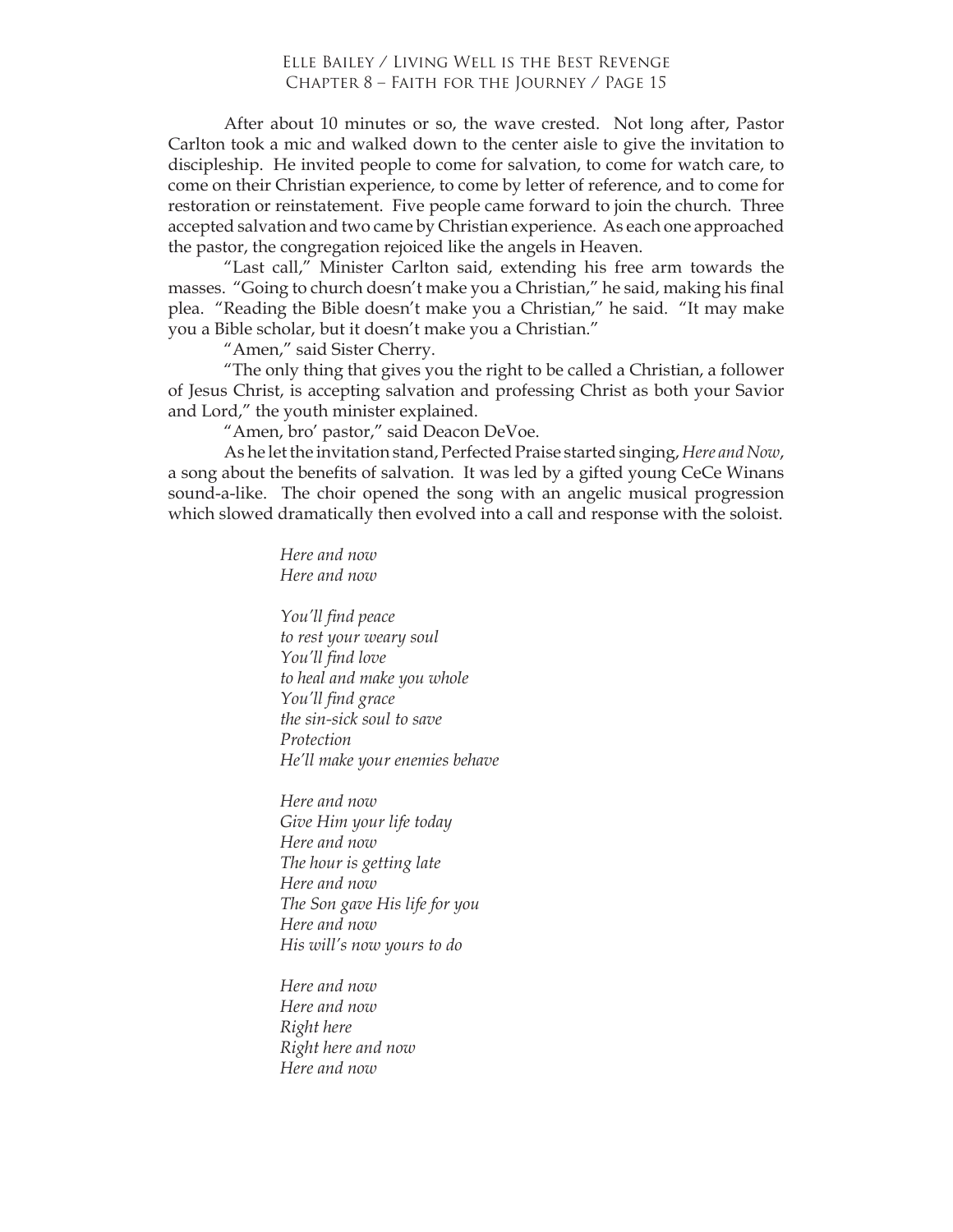*You'll find strength to calm the raging seas You'll find joy Your sorrows He will ease You'll find deliverance Your sins He'll wash away You'll find victory over death and the grave*

*Here and now Let not one moment pass Here and now This may be your very last Here and now The Savior do proclaim Here and now Jesus, His Holy Name*

*Here and now Here and now*

*Right here Right now*

*There's no valley too low or a mountain so tall that--my Savior won't hear you and answer your call*

*At the door to your heart that is right where He stands Open it up invite King Jesus to come in*

*Here and now Here and now*

*Here and now Here and now*

*Right here Right here and now Here and now Here and now*

While listening to the song, several others were persuaded to join the church. At least 15 or 20 made their way to the altar. When the song ended, the musicians continued playing softly as Minister Carlton addressed the new members.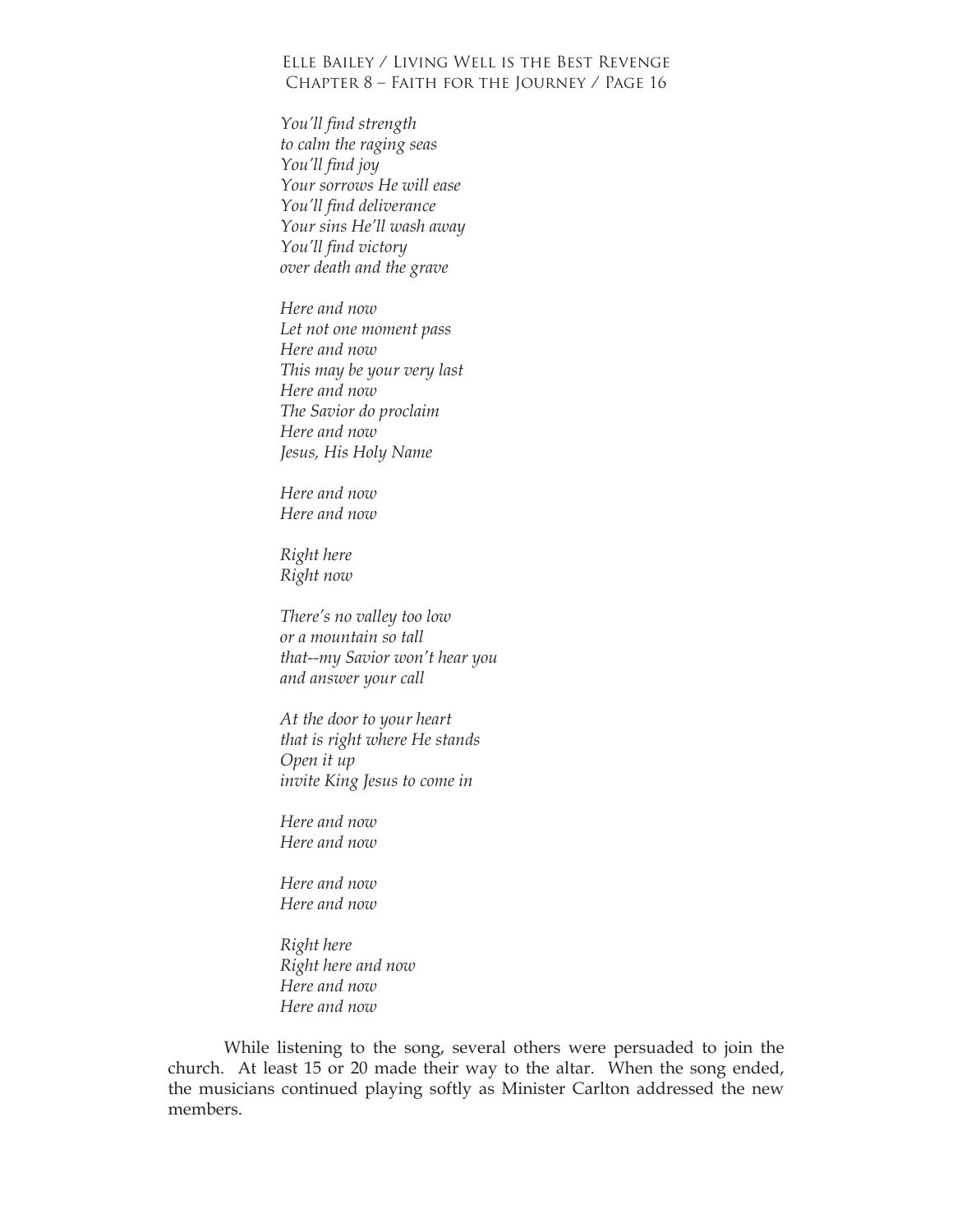"We thank God for all of you who've accepted the invitation to yoke up with this body of believers. We want you to know that we're not a perfect church. In fact, we're far from it. But we serve a God who is perfect."

"Amen."

"Now, before we pray the prayer of salvation, I want to ask you a few questions," he said. Using Romans 10:9-10 as a reference, he said, "Do you believe that Jesus is the Son of God? If you do, answer affirmatively."

The deacons and ministers confirmed that each person responded affirmatively.

"Do you believe that He died for your sins?"

Again, each candidate replied, "Yes."

"Do you believe that God raised Him from the dead?"

A collective "yes" was the reply.

"Do you believe He's coming back to save your soul?"

"Yes," the group replied.

"Then, my friends, welcome to your Father's house," Minister Carlton said with a smile. "Welcome to the house where Jesus is exalted and the Word of God is explained," he said as he hugged each new member.

The congregation responded with an offering of praise.

"All right, new saints and *mature* saints," he said, tipping his hat to the Bentons, the middle-aged couple that had joined the church on the basis of their Christian experience, "let's pray the prayer of salvation."

All over the church, members bowed their heads and prepared to recite the sinner's prayer along with the new members.

> *Dear Lord Jesus, thank You for saving my soul. Thank you, Lord, for loving me more than I love myself. Thank you, Lord, for loving me in spite of myself.*

> *Dear Heavenly Father, thank You for the blood of Jesus which cleanses me of all unrighteousness. It cleanses me of sins past and sins present. And now, father, I ask that You forgive me of my sins both past and present. Right now, Lord, I leave them at the foot of the cross and I will remember them no more.*

> *Now, Lord Jesus, please rest, rule and abide in me. Reign over me and be the Lord of my life for the rest of my life. Father God, please fill me with Your Spirit, so that I will sin no more. These blessings I ask in the name of Jesus. Amen.*

When the prayer of salvation was complete, Pastor Carlton offered the new members some words of wisdom. "Accepting salvation only takes a matter of minutes as you've just experienced," he said. "But becoming like Christ is a *process* which takes a lifetime."

"Amen," shouted a brother from the balcony.

"The battle for your soul has been fought and won. Rest assured, that matter has been settled," he said, making eye contact with each one of them. "So be sure of your salvation from this point forward," he added. "Now the battle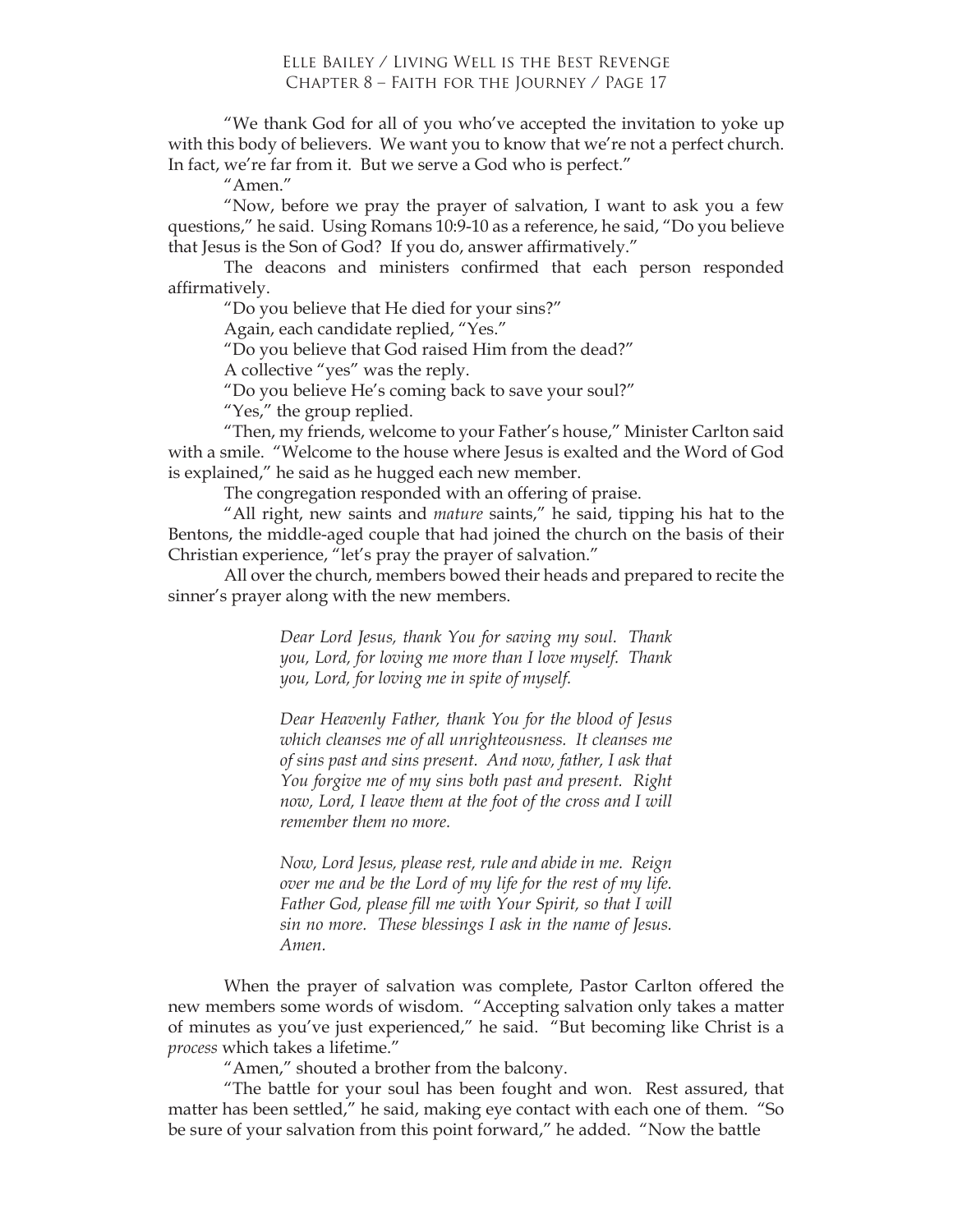becomes *internal* rather than external. It's a battle between your *flesh* and your *spirit* rather than a battle for your soul."

"Amen, pastor!"

"The matter of your salvation has been settled. But the measure of your Christ-like character is what may be called into question from time to time in response to your words or deeds."

"That's a good word, pastor!" said Minister Beard.

"Remember this," Carlton continued, "today is the first day of the rest of your life. So, if you make a mistake today, don't make the same mistake tomorrow. If you slip up today, don't slip up tomorrow. In essence, be better today than you were on yesterday. That's all God asks of us which is good because that's all any of us can do."

"Say that again, pastor!" Sister Colvin rang in.

When Carlton finished his remarks, the new members were instructed to follow the membership clerks to an office in the administration wing. There they would gather the new members' personal information and start the orientation process.

After welcoming the new members to the church, Pastor Carlton turned the service back over to the Senior Pastor.

"Give God a praise offering," Pastor Jeffries said, as he took the podium.

A light round of applause echoed throughout the sanctuary.

"Oh, you can do better than that, Eastern Star. I said, come on and give God a praise offering!" he demanded, eliciting a resounding round of adoration and applause for the Lord. "Praise Him like you really love Him!" he shouted. "Praise Him because He's an awesome wonder!" he added. "Praise Him because He's a strong tower and a very present help in times of trouble!" he shouted, eliciting an even more thunderous round of adoration for the Lord. "And praise Him for the awesome word which He delivered through this dynamic and anointed woman of God," he said, recognizing the speaker of the hour.

Pastor Piper smiled demurely. Rising from her seat, she gripped the cape resting on her shoulders with one hand and waved to the crowd with the other.

Pastor Jeffries continued, "Not only can she rightly divide the Word, but she can also bring the word like the great preachers of old. And that's saying something considering she's a young lady. Jokingly, he said, "She and my wife keep getting younger every year."

 Pastor Piper and First Lady Jeffries laughed right along with everyone else.

"The last time I checked, I think they were claiming to be all of 23 or 24," he added lightheartedly. "Seriously though," he continued, "I thank God for choosing Pastor Piper Ponquinette and for using this vessel of honor to deliver a message which I know none of us will soon forget."

"Amen!" a good many members shouted. Eventually, their applause swelled to a standing ovation.

When they finished showing their appreciation for the visiting minister, Pastor Jeffries made a few other remarks to the guests and graduates then he said, "Pastor Piper, won't you come forward and dismiss us in the way you see fit?"

As requested, she approached the podium to deliver her closing remarks and the dismissal.